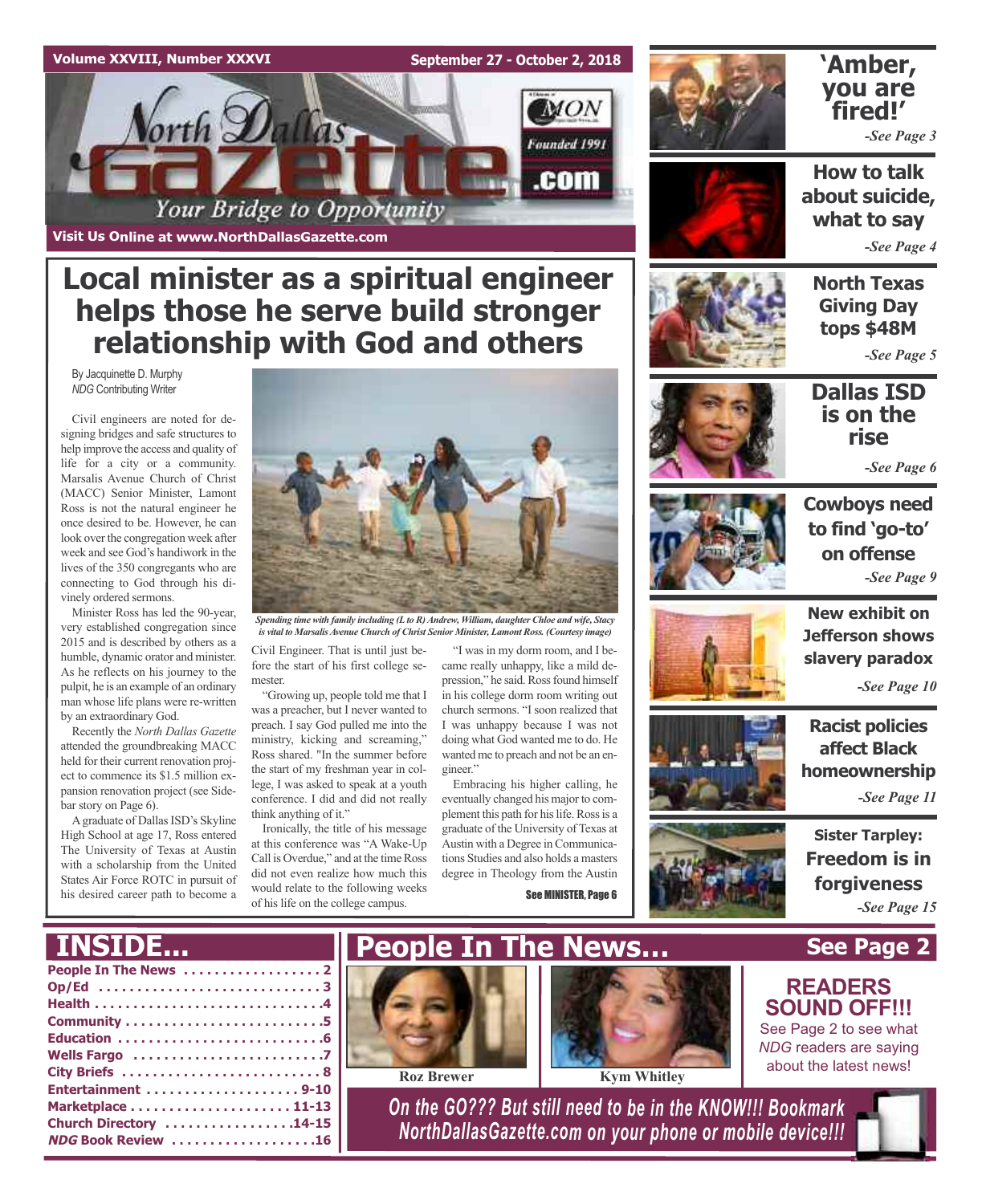#### **People in the News www.NorthDallasGazette.com**

## **Roz Brewer**

By Jennifer Warnick Starbucks Newsroom

*Fortune* magazine has named Roz Brewer, chief operating officer and group president at Starbucks, as one of the Most Powerful Women in Business on its annual list.

Brewer, formerly CEO of Walmart's Sam's Club, has made the annual list several times in her career.

This year, she is one of 51 female executives ranging from Facebook's Sheryl Sandberg to Oprah Winfrey. This year's No. 1 is Marillyn Hewson, chief executive of-



ficer of Lockheed Martin, and many of this year's top spots are held by other female ceos from companies such as General Motors, Fidelity Investments, IBM, Anthem, Oracle, General Dynamics and YouTube.

#### Brewer joined the Starbucks board of directors in March 2017. Though she was hired to be chief operating officer of Starbucks later that year, she continues to serve on the board. Mary Dillon, also on the Starbucks board of directors and ceo of Ulta Beauty, is also on Fortune's list.

"She's just plain smart," said Melody Hobson, Brewer's fellow board member, earlier this year. "And in the world of Starbucks, she's just beginning – just sinking her teeth in. We're really, really lucky to have her in this role. I mean lucky."

Brewer was the first woman, and the first African

American, to lead a division at Wal-Mart. She says the limits society wants to put on her and the moments of indignation she's experienced only fuel her, like the time a boss told her she thinks she's smarter than she is, or the time a fellow executive mistook her for a staff member even after she clearly introduced herself as the CEO of Sam's Club.

"In some ways I have always felt like I'm cut out for this journey," Brewer said. "I've always been up for it from an athleticism standpoint. I like to stay up late, and I like to get up early. I knew I was physically and mentally prepared."

Tracey Brown, the incoming CEO of the American Diabetes Association, worked directly for Brewer at Sam's Club. She said she knew of Brewer well before interviewing with her.

"There are only a handful of African American CEOs of large, Fortune 500 organizations, so in my circles, Roz is legendary," Brown said. "When I met her for the first time, the thing that resonated most was the total lack of arrogance. She's just this naturally warm, authentic person who you feel a connection with immediately."

Brewer sees her directness as an investment. She's

worked in jobs where she did not receive feedback, and it usually meant she'd been "counted out."

"I am very open and direct, but never want to be mean or hurtful," Brewer said. "I honestly believe people deserve to know how they are performing, and that feedback is a true gift."

In a December 2015 interview with CNN, Brewer spoke about the importance of emphasizing diversity in corporate leadership and observed the lack of diversity among Wal-Mart suppliers. She said it was important to set an example, and to "nudge" business partners to do the same.

# **Kym Whitley**

Actress and comedian Kym Whitley will be the honorary chairperson of the 17th Annual Sister to Sister Fitness Festival that brings awareness to the issues facing women of color who are impacted by breast cancer.

The festival will be held from 8 a.m. to 1 p.m., Saturday, October 6, 2018 at the Alan E. Sims Cedar Hill Recreation Center, 310 E. Parkerville Road, Cedar Hill, Texas.

The festival features a 5K walk/run, onsite mobile mammography unit, cooking demonstrations from



chefs Cassondra Armstrong and Tavon Burrows, a Miss Fit and Fabulous Contest, exercise classes and education on breast health.

Both the number of women in the United States acquiring breast cancer and dying from the disease is decreasing. However, women of color, specifically African American women, still are diagnosed after the disease has progressed, which leads to a 46 percent higher death rate, according to the American Cancer Society and the National Institute of Health.

Lack of information and inadequate health care are contributors to the disparities in survival rates for women of color, said Sylvia Dunnavant Hines, Celebrating Life Foundation founder and executive director.

"I started the foundation and the walk because too frequently, women of color I knew would not discuss their illnesses, would delay seeking medical treatment and then they died too soon,"

Dunnavant Hines said. "The foundation encourages women to get annual mammograms and learn more about breast health. If they have breast cancer, who offer a variety of support services."

The National Institute of Health's National Cancer Institute surveillance estimates there will 266,120 new female breast cancer cases in 2018 with an estimated 40,920 deaths. The five-year survival rate is

now estimated at 87.9 percent. Unfortunately, that trend is not indicated in African American women, who have a mortality rate of 28.7 per 100,000 women, according to research between 2011-2015. The death rate for all races is 20.9 percent per 100,000.

"It is because of these devastating facts that we have got to be more aggressive in reaching our community about this disease. In poker when you place all your chips on the table, they say you are all in. This year we are asking the community to get all in," added Hines.

Whitley is mostly re-

cently known to TV audiences from the HBO series "Curb Your Enthusiasm" and the docuseries "Raising Whitley" on the Oprah Winfrey Network (OWN), which premiered on April 20, 2013 with a total of 1.2 million viewers, making it the fifth most-widely viewed premiere in OWN's history.

KRNB's Daytime Radio Diva, Lynn Haze and WFAA's senior crime and justice reporter Rebecca Lopez are the Fitness Festival hosts.

For information on vendor booths and registration, please visit: www.celebratinglife.org.

#### **NDG Readers Sound Off...**\$69\* DIVORCE **Cosby spokesman NDG Readers share salutes Geoffrey their State Fair of** Criminal Defense Family Cases **Owens, slams Texas Food Favorites • DWI / Suspended License Hollywood • Divorce / Annulment** Brooke Lopez A Fletcher You know these boycotts **• Child Support / Paternity • WARRANTS Removed ¥** of products and items dont corney dog, OF COURSE! **• Custody Modification • 24 Hour Jail Release ¥** Susan Spitzer Goldblatt hurt those that people boy-**• Restraining Order • Occupational license, felonies** It wouldn't be state fair cotting intend to hurt. **• Protective Order** Cosby isnt hurt, he he without eating Fletcher's **• Protective Order • Name Change / Adoption** swimming in cash from a corny dog with mustard‼‼ **• Misdeamenor/Felonies ¥ • Domestic Violence** million other products,  $|$ -----------head honchos at nike wont Danyeall Williams We Easy Payment Plans go hungry, it's the smaller, are lookin forward to eatin lesser known people who EVERYTHING!! **Law Offices Of Vincent Ndul** regret for what she did. So Actors have always done suffer for things beyond Kenia Guillory A funnel many nasty people in this basic jobs in between parts. their control. cake!! 214-638-5 -- Felicia Divina country. Bartending, waiting ta-Tony L. Carr Smoked *-- Bev Ann Cortese* bles. Nothing they haven't *Via Facebook* Turkey Legs! *817-277-0196 (Metro)* Via Facebook done for decades. Why be-The woman who filmed rate him **To share your** 2730 N. Stemmons Frwy, Suite 409 • Dallas, TX 75207 *-- Don R Winkler* him on her cell phone and

Via Facebook

trashed him has expressed

I don't understand how this became a Big Deal. .

**opinion visit NorthDallasGazette.com**

**Not Ce rtified by the Te x a s Boa rd of Lega l Spe c ia l i za tion** ¥ If you qualify. \*Fees quoted above are minimum down payment needed to begin processing your case.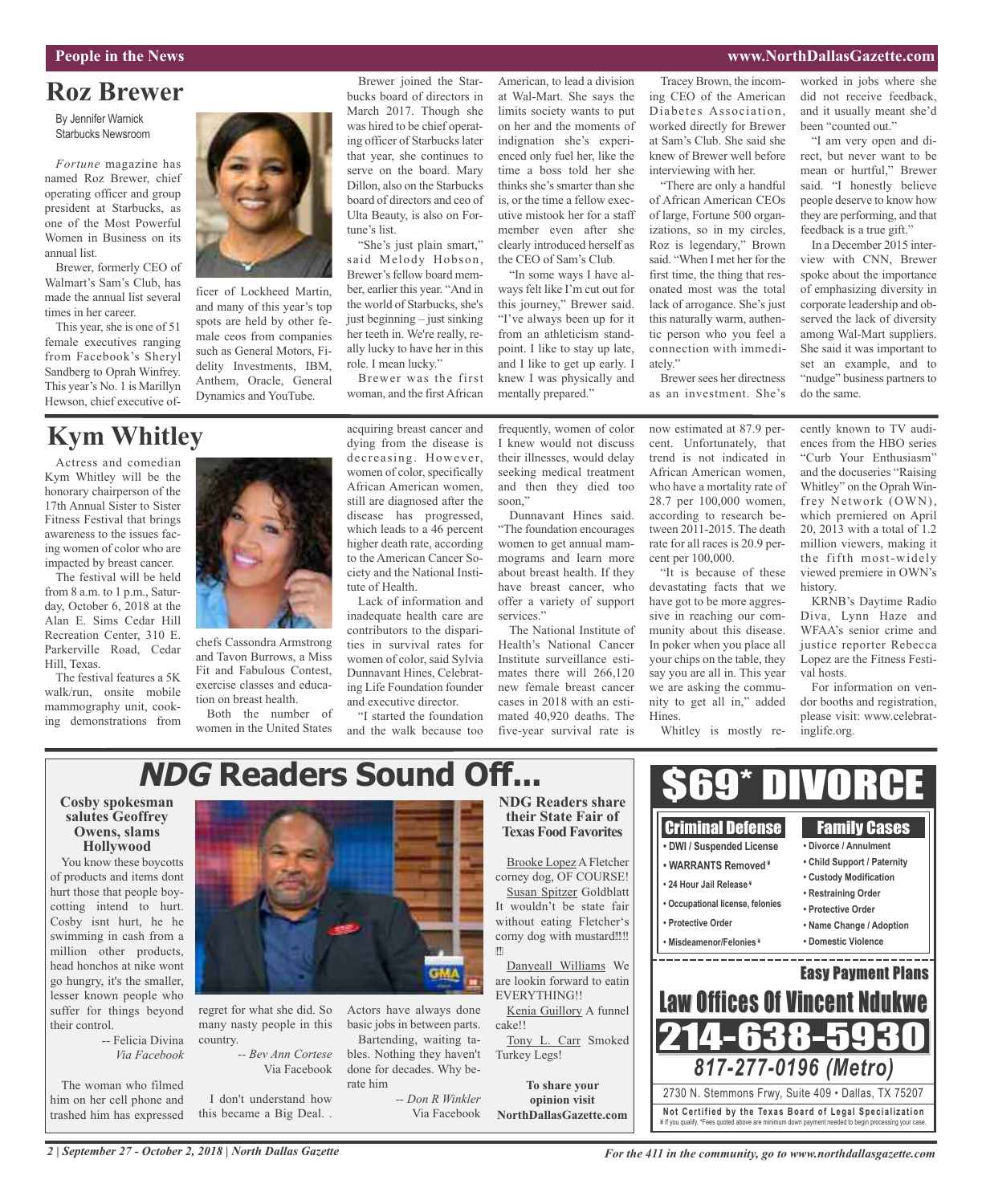#### **www.NorthDallasGazette.com Op-Ed**



Phone: 972-432-5219 - Fax: 972-509-9058

*"Do what you say you are going to do ... when you say you are going to do it."*

**Publisher's Office:** publisher@northdallasgazette.com

**Sales Department:** marketing@northdallasgazette.com 972-509-9049

**Editorial Department:** editor@northdallasgazette.com

#### **Online:**

www.NorthDallasGazette.com www.twitter.com/NDGEditor www.facebook.com/NorthDallasGazette www.pinterest.com/NDallasGazette www.instagram.com/NorthDallasGazette

## STAFF

**Chairman Emeritus** *Jim Bochum 1933 – 2009*

**Published By** *Minority Opportunity News, Inc.*

> **Editor** *Ruth Ferguson*

**Web Master** *Todd Jones*

**Community Marketing** *Nadina Davis*

**Account Executive** *Ana Camacho LaRoyce Jones*

**Production** *David Wilfong*

**Contributing Writers** *Tiffany Gilbert Jackie Hardy Rachel Hawkins Angela Loston Jacquinette Murphy Dwain Price Terri Schlichenmeyer Nicole Scott David Wilfong*

**Religious/ Marketing Editor** *Shirley Demus Tarpley ("Sister Tarpley") NDG* **Senior Columnist** *Ed Gray* **Columnist** *A.D. Jenkins*





On my Sept. 22 edition of The Commish Radio Show broadcast, I was one of the few African-American leaders to publicly criticize Dallas Police Chief Renee Hall for not terminating Officer Amber Guyger. It was patently obvious to me the police officer who shot and killed Botham Jean needed to be terminated. The department's slow reaction was not surprising for Dallas leaders.

The truth of the matter is many of our leaders, black or white do not want to change the status quo. This is not about color, it is about power. The outcome for police shootings of civilians is generally a blue line of guarded supremacy. This supremacy was extended to Amber Guyger, by those in charge of the police. Institutions generally do not act in a manner or submit to conditions which would weaken the institution. For many Black commu-

female police chief was sacrilege. Behind closed doors and in hushed tones they wished Chief Hall would pull the termination trigger and end the street protests because the street protests are bad for the image of Dallas. As if in a concerted effort to let this thing die down, both sides watched anxiously as the world turns. The old Dallas way of

embraced Chief Hall, to now criticize the first black

business and politics is simple, wait out the protests. These protests are led by folks generally marginalized. The protestors, for the most part, hold no social, economic, or political clout. Therefore, the marginalization of these protests makes any effort of real change in Dallas unlikely. As a result, Amber Guyger remaining on the payroll was problematic.

Unlike the police killings of the past, this was an international incident. Botham Jean was a citizen of St. Lucia, an immigrant in a strange land who still succumbed to an all too familiar death. In the eyes of

nity leaders who previously the world, a United States policeman who admittedly killed someone was not arrested, there was no justice.

> Throughout the years, the deaths of local Dallas citizens at the hands of the police, and the subsequent no billing of officers, the acquittal of a policeman, and light sentencing of a guilty policeman, has made the Dallas Police Department suspect. The continued employment of Amber Guyger became an indictment of a system many felt is corrupt, and unchanging since the 1973 death of 12-year-old, Santos Rodriguez at the hands of policeman David Cain.

Santos was murdered in cold blood, and the first reaction of the Dallas Police Department was to stonewall it, does it sound familiar? The irony is that the national premiere of the documentary, "Santos Vive," by filmmaker Byron Hunter, chronicling Santos Rodriguez's death premiered in Dallas under the backdrop similar to Santos murderer. Amber Guyger was perceived to be poised to virtually get away with murder, just as Officer Dar-

rel Cain, who served very little time, did for the death of Santos. Amber Guyger killed someone, was subsequently arrested because of community protest, yet she remained on the police department's payroll. Soon it became apparent community protest was required to change her status.

The inconvenient truth matter is the police like many other organizations often circle the wagons to protect each other. After all, it is said they are a fraternity.

Chief Renee Hall terminated Amber Guyger because she was pushed by popular opinion to bend to the will of the people. A people united in the cause of freedom will make leaders redraw lines designed to protect their institutions. The politicians listen to the will of the people when social activists galvanize the will of the people to act. Only then will politicians be forced to take action.

I am Ed Gray, and this is Straight Talk.

*Ed Gray was a member of the search committee that appointed Chief Renee Hall in 2017.*

# **Sensible Immigration Policies**

By Congresswoman Eddie Bernice Johnson

The overwhelming majority of people that legally immigrate to the United States make tremendous contributions to the industrial, economic, artistic, scientific, political and intellectual life of our country.

Many arrive seeking employment or educational opportunities. Once they are working, they become invaluable taxpayers.

In the absence of sensible immigration reform by the Republican-controlled Congress, the Trump administration has implemented practices that are hostile to immigrants, and that are not in the best interests of the long-term interests of our society, or its people.

Hospitals, in particular, are feeling the effects of

short-sighted immigration immigration experts and to become internal and fampractices.A number of institutions complain that they are having difficulty filling positions. Other businesses, such as hotels and those in the leisure industry, are experiencing difficulty finding employees.

Their dilemma can be traced to barriers being placed in the way of legal immigrants by the administration. The process of obtaining work visas has become cumbersome, and many foreign job applicants have decided to seek opportunities in countries other than the U.S.

The denial rate for H-1B visas has recently been as high as forty-one percent, and there have been burdensome requests by the government for additional information from those seeking work visas, according to

employers.

The H-1B program, designed to attract workers with specific skills, has long been a target of anti-immigration forces.

In the summer of 2017 legislation was introduced in the Senate that would have deceased legal immigration by nearly fifty percent. Sponsored by two Republican Senators, the proposed legislation, supported by the White House, has stalled in that chamber.

The value of foreign-born workers cannot be understated. Legal immigrants start nearly twenty-five percent of new technology companies in our country, and file more patents than native born Americans.

Foreign-born medical students are more likely than their U.S. born counterparts

ily medicine doctors. The number of students from foreign countries for those specialties has decreased during the first two years of the Trump administration.

Many who had intended to work and study in the U.S. have chosen countries such as Canada to relocate to, taking their talents and their energy with them.

No one can blame these student professionals for deciding to reside elsewhere. Not many people would work in environments where some government leaders suggest that they are not welcome.

A sensible immigration policy is in the best economic and security interests of our country. The administration and Congress should work together to create one!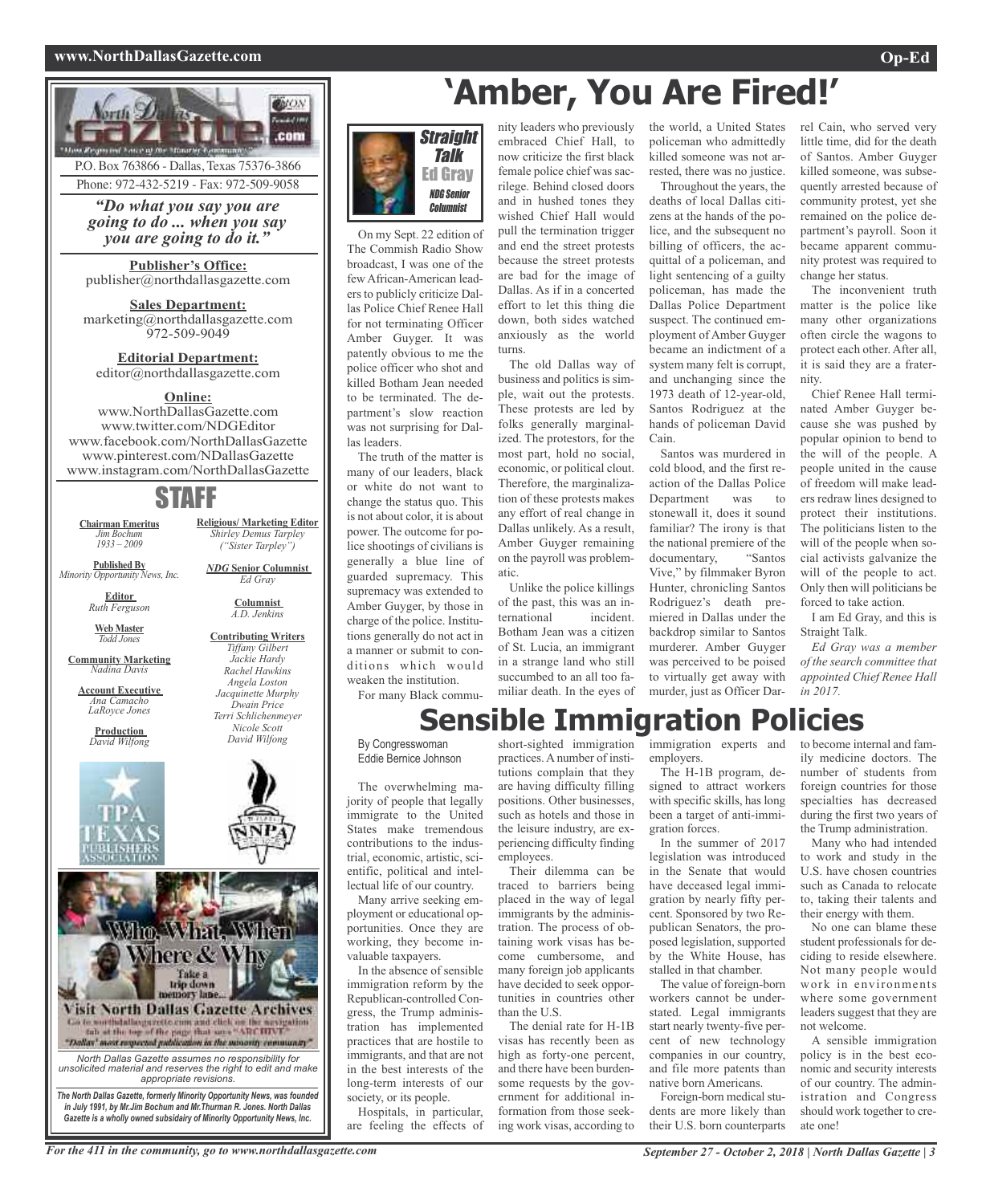# **Talking about suicide – what to say, how to say it**

Not long ago, talking about cancer was a social taboo. 'Polite' people referred to it as 'the C-word' in whispered tones. The same code of silence surrounded the subject of suicide. People struggling with thoughts of ending their own life or those who had lost a loved one through suicide felt isolated, or worse, judged. Suicide was rarely discussed frankly and openly.

But with suicide rates climbing to alarming levels and affecting people of all ages in the U.S., the door has opened for meaningful conversations about this difficult and misunderstood topic. In June 2018, the Centers for Disease Control and Prevention (CDC) reported that suicide rates increased by 25.4 percent from 1999 through 2016, when nearly 45,000 Americans took their own lives.

The recent deaths by suicide of two celebrities put this mental health threat on the front page. Kate Spade and Anthony Bourdain appeared to have it all – fame, success, wealth. Yet each fought depression for years, battles they ultimately did not win.

September is Suicide Awareness Month and behavioral health experts at Parkland Health & Hospital System say that speaking about suicide is more important now than ever before.

"Talking about suicide is necessary and helpful, but most people don't know



rance about mental illness often inhibit people from asking for help when they need it and can also prevent us from reaching out to people suffering in silence. "There's a myth that ask-

encourage them to follow through. In fact, the opposite is true. Research has shown that asking kids and adults about suicide does not increase risk and instead lets the person know that you are concerned. How can you help someone if you don't know what they're feeling?" said Kimberly Roaten, PhD, Director of Quality for Safety, Education and Implementation, Department of Psychiatry at Parkland and Associate Professor of Psychiatry at UT Southwestern Medical Cen-

how to do it. Depression and mental illness are not well understood by most people. In addition, what we say or don't say - and how we say it - can have a huge impact," said Celeste Johnson, DNP, APRN, PMH CNS, Vice President of Behavioral Health at Parkland. "We want to encourage use of language that does not stigmatize people who die by or attempt suicide."

Most of us grew up hearing or reading that someone has 'committed'suicide, Dr. Johnson said. That word commonly describes criminal acts, like robbery, murder or treason. Using it to describe a person who attempts suicide or dies by suicide instantly conveys the message that suicide sounds like a crime.

Instead, she suggests using a neutral term to describe the act, such as 'died by suicide.' "Having a mental illness or experiencing depression and emotional pain is not a crime. Our language needs to reflect that," Dr. Johnson said.

ter.

Stigma, fear and igno-

## **Boss Women Who Brunch hosts 2nd annual Boss Women Of The Year Awards**

Dallas-based organization invites Corporate Gals and Side Hustlers of the world to be a part of the second annual "Boss Women of the Year Awards" where the community comes together to entertain, enlighten and inform.

As a curator of networking experiences, Boss Women Who Brunch is committed to helping millennial women cultivate their dream careers by providing tips and tools

from professionals and encouraging the community to participate.

"I'm on a mission to change the way women connect through experiences," said Marty McDonald, Boss Women Who Brunch founder. "This is our biggest event to date with significant keynote speakers and brand activations to truly allow women to grow their tribe." The event helps to initiate

and maintain unity among corporate and entrepreneur women. It honors those who are masters of their field and have paved new roads.

In 2015, Parkland became the first health system in the nation to administer a universal suicide screening program to identify persons at risk and help save lives through early intervention. The program screens not

The "Boss Women of the Year Awards" will take place from 5 p.m. - 9 pm. on Saturday, October 20 at W Dallas located at 2440 Victory Park Lane Dallas, TX 75219. Tickets are \$175 and can be purchased

only adults but also youth, ages 10 to 17, regardless of their reason for seeking care. Since initiating the program, more than 2 million suicide risk screenings have been completed with patients in the Emergency Department, Urgent Care Center, inpatient units and Community Oriented Primary Care (COPC) health centers. *Ben Maguire / Unsplash*

Dr. Roaten said everyone should be aware of potential suicide warning signs:

- Feeling like a burden
- Being isolated
- Increased anxiety

• Feeling trapped or in unbearable pain

ing someone if they are thinking about hurting themselves will somehow • Increased substance or alcohol use • Looking for a way to ac-

cess lethal means such as a firearm

• Increased anger or rage • Extreme mood swings

• Expressing hopelessness

• Sleeping too little or too

much

• Talking or posting about

wanting to die • Making plans for suicide

If you are worried about someone, speak up, Dr. Roaten advised. "Let them know you're concerned. Ask when they started feeling this way and whether they've thought about getting help. Let them know they're not alone, that you're there for them."

What shouldn't you say?

"Dismissing their feelings with responses like 'Your life is good, why would you even think of suicide?' or assigning guilt by saying, 'How could you do that to me or your family – that is so selfish!' makes the person feel judged and misunderstood. Try instead to be an active and sympathetic listener who reassures them they are not alone," Dr. Roaten said. "Most importantly, get help from mental health professionals."

"There are many resources, from suicide crisis

hotlines to mental health providers at Parkland and throughout the community who stand ready to help," Dr. Johnson said.

Suicide crisis lines include:

• National Suicide Prevention Lifeline – Suicide prevention telephone hotline funded by the U.S. government. Provides free, 24 hour assistance. 1-800-273- TALK (8255)

• Substance Abuse and Mental Health Services Administration (SAMHSA) National Helpline – Free, confidential 24/7 helpline information service for substance abuse and mental health treatment referral. 1- 800-662-HELP (4357).

• Suicide & Crisis Center of North Texas 24/7 crisis line. 214-828-1000. Or text "CONNECT" to 741741 to reach trained, caring volunteers.

For more information about Parkland, visit www.parklandhospital.com.

| Game # | Game Name / Odds                                       | s              | <b>Official</b><br>Close of<br>Game | End<br><b>Validations</b><br>Date |
|--------|--------------------------------------------------------|----------------|-------------------------------------|-----------------------------------|
| 1893   | A Cut Above<br>Overall Odds are 1 in 4.67              | S <sub>2</sub> | 11/28/18                            | 5/27/19                           |
| 2016   | Wild 7's<br>Overall Odds are 1 in 4.55                 | \$3            | 11/28/18                            | 5/27/19                           |
| 2038   | Cinco<br>Overall Odds are 1 in 3.63                    | \$5            | 11/28/18                            | 5/27/19                           |
| 1860   | <b>Big Play Cashword</b><br>Overall Odds are 1 in 3.69 | S10            | 11/28/18                            | 5/27/19                           |

4 | September 27 - October 2, 2018 | North Dallas Gazette For the 411 in the community, go to www.northdallasgazette.com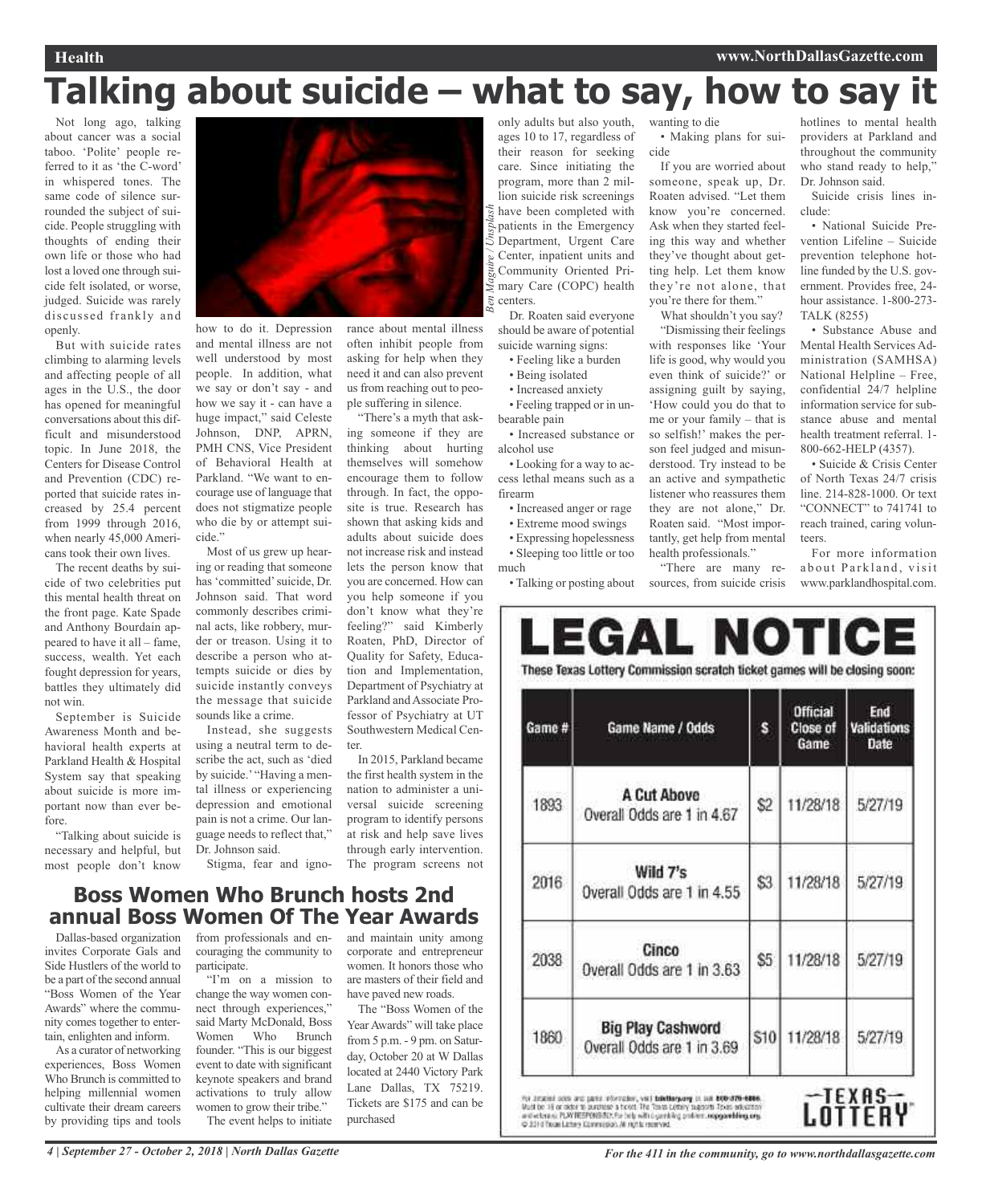# **North Texas Giving Day caps off its 10th anniversary** *Infuses North Texas with more than \$48 million*

The 10th annual North Texas Giving Day powered by Communities Foundation of Texas has generated a record-setting amount, wrapping the 10 days of scheduled giving and 18 hour giving extravaganza with more than \$48 million and surpassing last year's total of \$39 million.

Donations came from all 50 states and 27 countries. All 20 counties received donations.

Additionally, for the first time, donors could pledge volunteer hours and com-



*Workers prepare food for distribution at the Hunger Busters Volunteer Event (Photo:: Can Turkyilmaz)*

mitted more than 430,000 hours, the equivalent of more than 200 full time em-

ployees for a year. Since North Texas Giving Day began in 2009, more

than \$240 million has been donated to area nonprofits on North Texas Giving Day.

"As we embarked on our 10th year, we had big dreams for what this day could bring to North Texas, and we are over the moon about surpassing expectations," says Dave Scullin, president and CEO of Communities Foundation Texas, presenter of North Texas Giving Day. "More important than the number of dollars raised is the number of lives that now can be improved thanks to everyone

who gave today. Clearly, these results reinforce that no one cares more about their community than North Texans. And a special thanks to the generous sponsors and donors—this day would not be possible without your steadfast support!"

Thousands of people from all corners of the region celebrated the day of giving at Donation Station and volunteer events in Arlington, Dallas, Denton, Denison, Fort Worth, Irving, Mansfield, McKinney, Plano, and Richardson with prizes, performances, proclamations, and concerts.

**Community**

The full list of results (sortable by organization name, total gifts or total dollars) and prizes is listed at https://northtexasgivingday.org/leaderboard. Individual nonprofits' numbers listed do not include bonus and prize funds. Results on the website are subject to final review and verification. Updated totals should be available after October 31.

# **Mesquite Police Department joins Neighbors app to improve public safety**

The Mesquite Police Department announced it is joining the free mobile app Neighbors to enhance its efforts to communicate with the community on public safety news and information. Police Chief Charles Cato said, "The President's Task Force on 21st Century Policing identifies Technology and Social Media as one of the fundamental pillars for effective crime reduction while building public trust. We feel the Neighbors app is a new tool we can add to our toolbox of resources to keep Mesquite safe."

Mesquite citizens can download the free Neighbors app on their smart device via iOS and Android at http://download.ring.com/m esquitepd and join their neighborhood area. Participants can use the free app to monitor neighborhood activity, share crime and public safety-related information as well as receive alerts from the Mesquite Police Department. The free app uses information, video and photos captured through home security camera systems provided by Ring. Citizens do not have to purchase a Ring product or subscribe to any service to participate in the public safety app. Ring security system products use existing home Wi-Fi network to create a grid of security around a home, and become activated when someone approaches the door or comes in a range of a security camera.

Cato explained his department will actively monitor

the app for crime activity and use it as an investigative tool. He stated, "This program will empower us to expand our network of surveillance in Mesquite neighborhoods and work together with residents to keep Mesquite safe. The Neighbors app has been instrumental in catching package thieves, preventing burglaries and keeping neighborhoods safe around the country."

Cato also reminded the public of the department's existing Community Video Partnership that encourages properties in the city with private security systems to register with the police department. He stated, "We are asking residents and businesses across the city to register their privately owned surveillance systems so we will know the location of cameras that may assist our officers in their investigations." The department will notify participating property owners about a crime in their area and request them to review their video footage for any tips or leads, enhancing the investigative process. The department will have no direct access to the surveillance systems. To register a private security system, residents and businesses can visit www.cityofmesquite.com/C ommunityVideoPartnership.

## **DART Police to host National Night Out Oct. 2**

The Dallas Area Rapid Transit (DART) Police Department will host its eighth annual National Night Out on Tues., Oct. 2.

The event will be held from 6-8 p.m. in the parking lot of police headquarters, 2111 South Corinth Street Road, Dallas, located at Illinois Station on DART's Blue Line.

The occasion is free and cosponsored by the Zoo Creek Park Neighborhood Association who invites everyone to come out and meet DART police, fare enforcement officers, staff and their neighbors.

Enjoy fun for the entire family with health and well-

ness literature, crime prevention and safety information, food, beverages, music and the chance to see specialty equipment used by law enforcement.

Free face painting and haircuts (with student ID) will also be provided to kids along with lots of giveaways.

Now in its 35th year, National Night Out is designed to help build strong relationships between children, families and the police by sending a message to criminals letting them know that neighborhoods, like Zoo Creek Park, are organized and fighting back.



-Protect Our Neighborhoods **Work with Texas Business** Protect the Most Vulnerable of Texas (972) 914-9043

info@TerryforTexas.com<br>#TerryforTexas



*September 27 - October 2, 2018 | North Dallas Gazette | 5*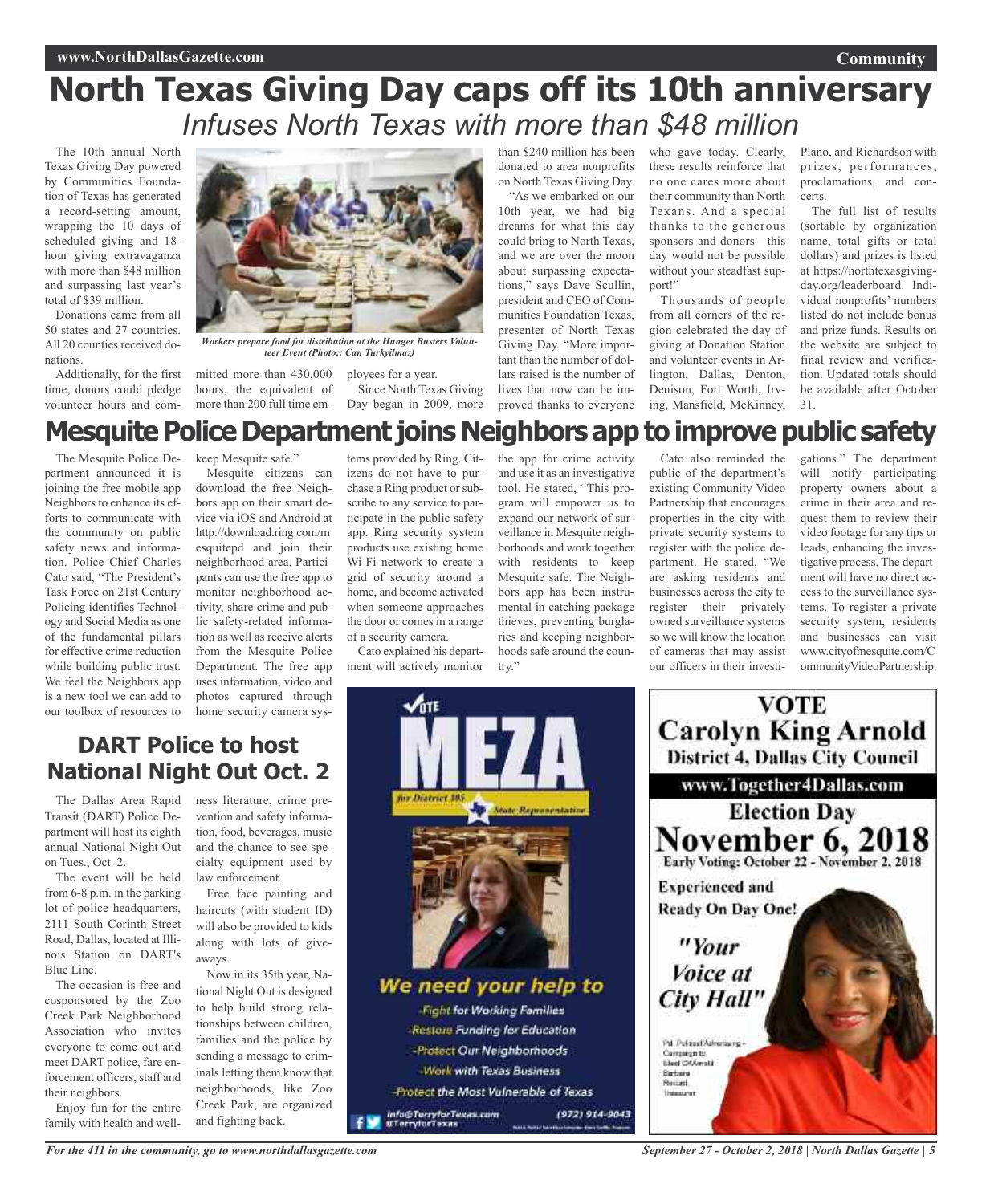# **Dallas ISD is on the rise**



The beginning of the 2018-19 school year came in with great news for Dallas ISD!

Dallas ISD has earned a grade of B in the state's first-ever A through F grading system, which is a reflection of the hard work of our students, teachers, staff, and administrators. Sixty-

six percent of Dallas ISD schools scored a B or higher under the new grading system. I'm very proud of the fact that 10 of the schools in District 6 achieved a B score or higher. It gets even more exciting, because Dallas ISD is home to six of the 12 schools that achieved the highest-possible score on the 2018 STAAR test, according to TEA.

The district also had 36 schools earning the maximum number of academic distinctions awarded by TEA, including the follow-

#### ing schools in District 6: • Jimmie Tyler Brashear

Elementary School • Umphrey Lee Elementary School

These gains shown across the district are another indication that Dallas ISD students are making progress towards narrowing the achievement gap between the district and the state. While there is more work to be done, the recent accomplishments definitely show the district's dedication to Dallas' future.

I would like to thank

## **MINISTER,** continued from Page <sup>1</sup>

Institute ofTheological Studies and a masters degree in professional counseling.

Now, at 40 years old, Ross is reflecting on the handiwork of God and counting his blessings.

"You see the hand of God, and you can't predict what God will do. I never thought I would be a preacher. I never thought that I would be a preacher in a church where I grew up, and I never thought that I would marry someone who grew up at this church. You never know what God will do," Ross observed.

Although he may not have the career of designing physical structures, he is still connecting others to resources and helping them to build

stronger and more meaningful relationships. On Sundays, he stands in the pulpit ministering to the spiritual needs of the congregation. During the week, he and his wife, Stacy are working in their own areas of the community in their own way. She works in healthcare as a surgery center nurse. Minister Ross, who is a licensed therapist and professional counselor, also works provides counseling in partnership with a few organizations in the Dallas area.

"I work with [middle and high school] children that have been impacted by divorce as a part of an organization that has nine-week, small groups sessions for children and their families," explained Ross. "I wanted to give back, make an impact and touch lives outside of the church setting."

Ross is also a seminar director and trainer at PRE-PARE/ENRICH, an organization designed to equip therapists, clergy and marriage educators with the tools needed for marital and premarital counseling. Finally, he provides spiritual counseling for the members of the church.

While there are so many areas of ministry in which one could serve, the family and youth ministry is where Minister Ross is most closely involved. He served as the Family and Youth minister at the East Side Church of Christ in Austin, and also at

everyone at the campuses for their outstanding work and remarkable commitment. This is a team effort, and together, we will continue to rise.

#### **In other news:**

• September is Attendance Awareness Month, and the Attendance Improvement and Truancy Reduction Department is challenging students to "Show UP" and have perfect attendance this month. Students with perfect attendance, will have the chance to enter a prize drawing con-

the Marsalis Avenue Church of Christ just before assuming the role of senior minister.

"Life is all about connections and our ministry is all about connections.As Christians, we first and foremost need to be connected to God, and when we get that connection right, then everything else will fall in place."

**Serving in the home first** The Rosses are in their twelfth year of marriage and knows the importance of keeping their own family connected to God and to each other. They have three children ages, 10, seven and eight.

"I make sure that my family is not neglected. My family is my first ministry," said Ross. "I give each one ducted per each Trustee district. I'm looking forward to seeing District 6 students achieving perfect attendance not only during this month, but throughout the entire school year, because every day counts! We encourage you to also join the Attendance Awareness Month initiative via social media by using the hashtag #showupdallasisd.

#### **Mark your calendar for the following important dates:**

• Parent Conferences:

Monday, Oct. 8 – High

their own individual time, and then, we also have family time," said Ross. "We have family game nights and travel together as a family, making memories, and have arcade nights."

With two sons, Ross shared that he also spends a little time on the court in the park playing basketball, or working as the assistant coach for one of the basketball teams. With his daughter, he spends time with his daughter getting all dressed up for the annual daddydaughter dances.

Schools

Tuesday, Oct. 9 – Middle Schools

Thursday, Oct. 11 – Elementary School

• Fair Days:

Friday, Oct. 12 – Elementary (Secondary Student Holiday/Staff Development Day).

Friday, Oct. 19 – Secondary (Elementary Student Holiday/Staff Development Day).

For more district news, follow us on Facebook.com/Dallasisd or via Twitter @DallasSchools.

"I try to make sure that I am there for my children. I want my children to see me as their dad before they see me as a preacher."

Ms. Ross supports the work that God has placed in her husband. "As for many wives, it can be challenging to raise a family while the husband fulfills his obligations at work. However, it became easier to handle when I realized that his work is of the utmost importance. I want to assist him in fulfilling his calling."

## Wini Cannon **Democratic Candidate for Dallas County** Commissioner, District 2

Wini Cannon is the principal at the Cannon Law Group PLLC, former Assecurity Mentioned Induction the City of Dallas, and dedicated public servant tioning for Commissioner District 2. Wini surgeorts nood novemance. She isfiscally responsible and creatively resourceful. Her opptunch to the County. budget in to identify revenue growth opportantices to increase the Councy. Bodget without resorting to mising taxes. She will week dilinearly to make Dallas County befur by providing cennomic opportunities for individuals and small businesses, promoting criminal sustree reform, and strengthening our support for schools and adult job training programs.



Pelatical Adv. Pacif by Company to Libert Wey Cannot, Junior Schwarz, Treasurer

Learn more www.winicanwin.com

# **MACC is getting a makeover**

By Rachel Hawkins *NDG* Staff Writer

In the heart of South Dallas, for 90 years the Marsalis Avenue Church of Christ (MACC) stood on the corner of Marsalis Avenue and E Grover C Washington Ave. not only as a church, but as a way of life and a symbol for the people of Dallas. To celebrate its anniversary, the church held a groundbreaking ceremony to commence its \$1.5 million expansion renovation project.

"We will be building a foyer and an atrium to bet-

ter serve out community and our members," Lamont Ross, Senior Minister, Marsalis Ave. Church of Christ said.

The Marsalis Avenue Church of Christ was established in 1928, but the congregation starting meeting at its current location since 1974. At that time the congregation moved from South Dallas to South Oak Cliff when the community was transitioning from predominately White to mostly African-American. Today, the area around the facility is split between African-Americans and Hispanic, and the church

ordained its first Hispanic the banking community, deacon to embrace the city government, and changing demographics. Members of the church,

See MACC, Page 9



*(Left to right) Shepherd Jewel Manzay, Shepherd Howard Aldridge, Senior Minister William Lamont Ross, Shepherd Richard Thomas, and Shepherd Byron Bradford. The empty shovel represents Shepherd Harold Cannon, who was instrumental in the expansion process, unfortunately he passed the week before the ground breaking.*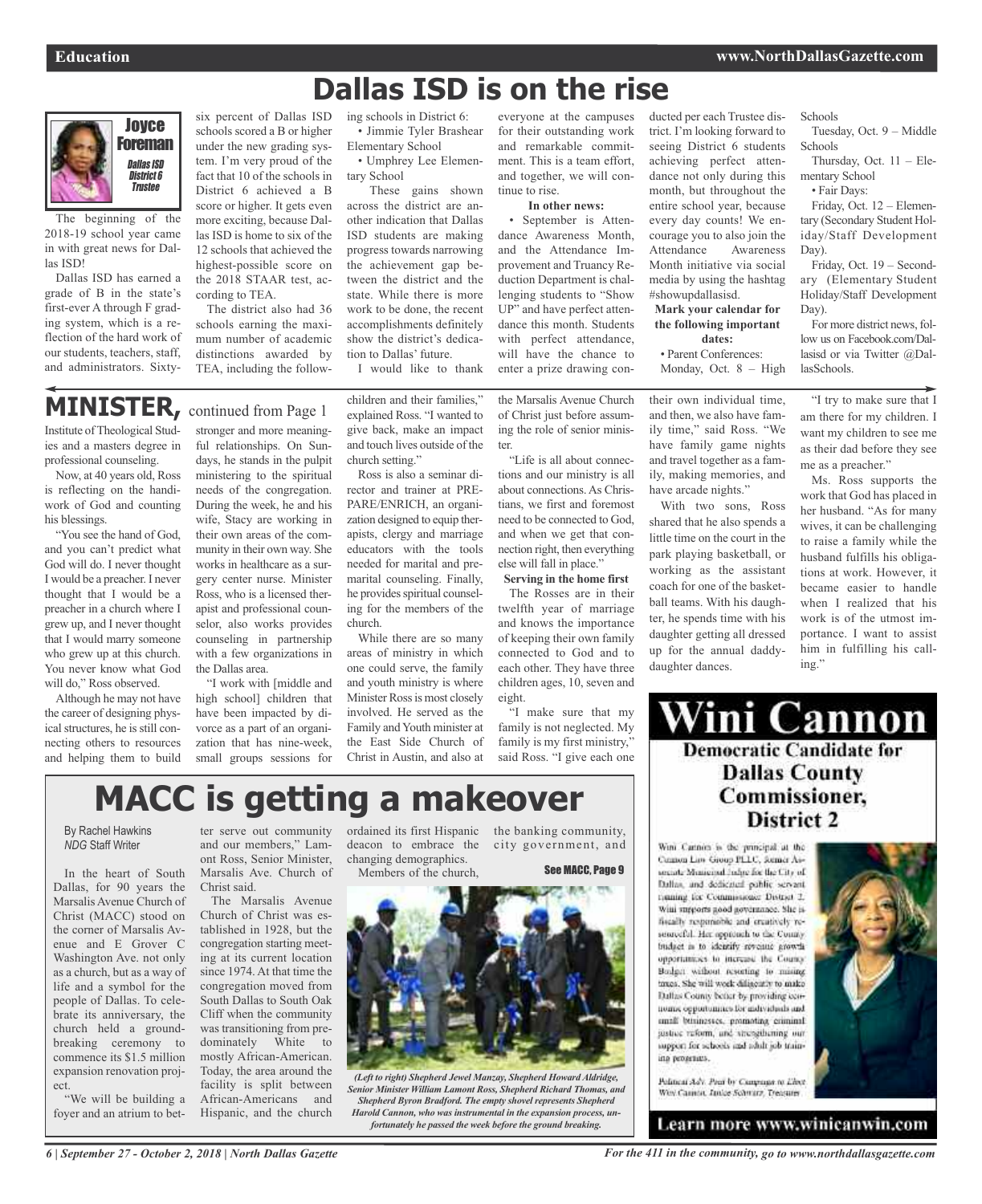# We're<br>re-committing<br>to you

# By creating new ways to help keep your money safe

We've been dedicated to protecting your hard-earned money. That was true when we first opened our doors 166 years ago, and it's true to this day. We will alert you to certain card activity we find unusual. If it's not your purchase, we'll help you resolve it. It's a new day at Wells Fargo, but it's a lot like our first.

# Established 1852 Re-Established 2018 Learn more at wellsfargo.com/renew

Availability may be affected by your mobile camer's coverage area.<br>© 2018 Wells Fargo Bank N.A. All rights reserved. Member FDIC.

**WELLS** 

**FARGO**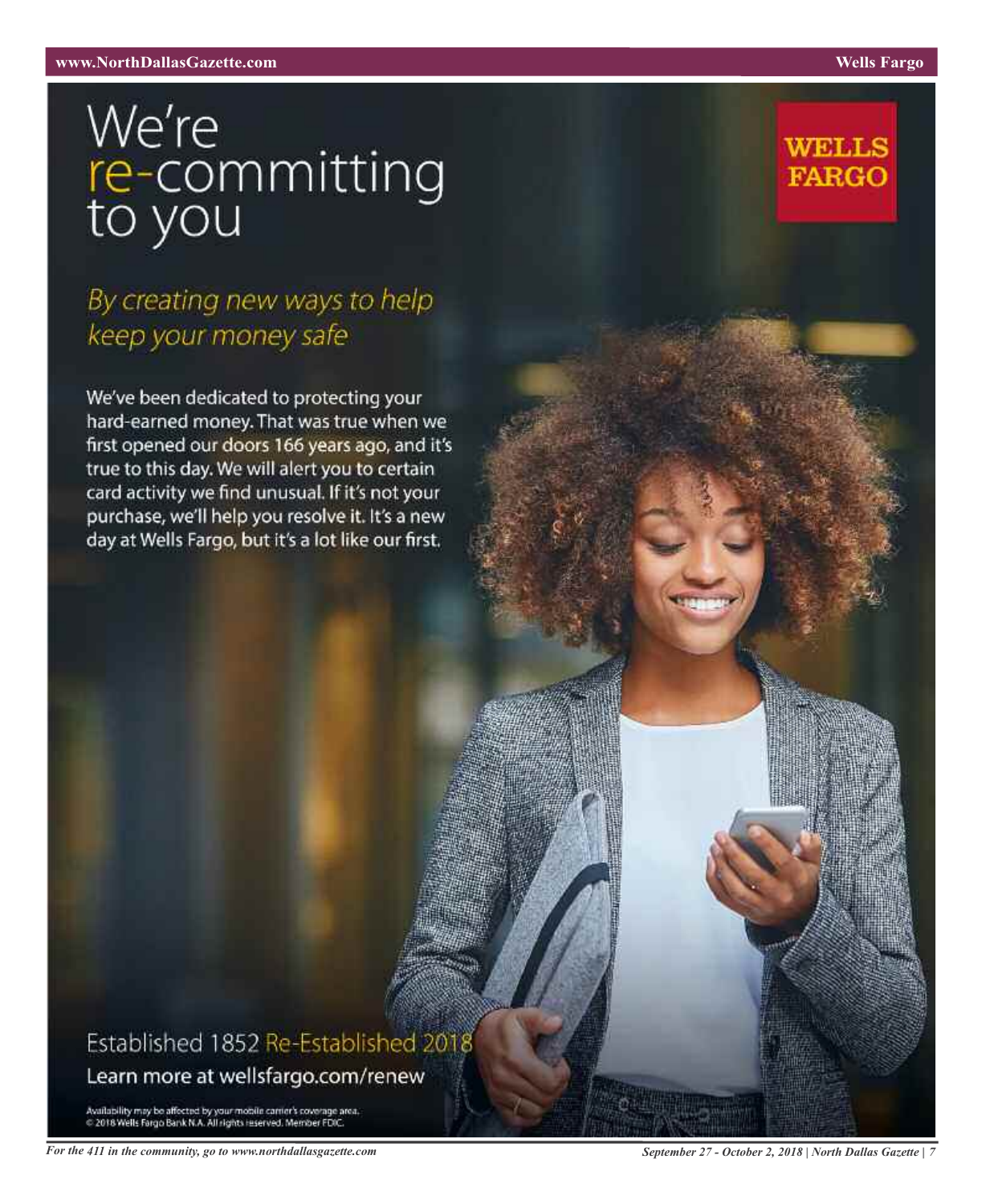#### **City Briefs**

#### **Arlington**

A **Free Networking Event** will be held on Sept. 28 from 5 p.m. to 9 p.m. at Bar Louie, inArlington. This event will be hosted by the Young Black Entrepreneurs Networking and Development Group. The event is free all night and will include food and drink specials.Please bring plenty of business cards to pass with you to pass out while meeting new friends.For more details contactAntoineWhite at 314-630-4465.

#### **Dallas**

The **Candidate's Forum** will be held on October 16 from 6:30 p.m. to 8:30 p.m. at Hamilton Park United Methodist Church Life Cen-

Irving ISD celebrated College Week last week, and schools across the district promoted a college-going culture in a variety of ways. Students participated in dress themes such as "dress for your career" and "show your college colors."Teachers and

ter, in Dallas. This free event will allow attendees to discover candidate views, hear the candidate platforms, and obtain information on Voter ID requirements. They will be able to hear from candidates from U.S. Senate, U.S. Representative Districts 3, 24, 32, Texas Governor, Texas Lt. Governor, Texas Attorney General, Dallas County District Attorney, State Senator Districts 8, 16, State Rep. Districts 66, 67, 70, 89, 102, 103, 107, 112, 113, 114, and State Board of Education, District 12. For m or e information, please contact dfwforum2018@gmail.com or

214.452.7835. Supply Hope will be help people train for that marathon they may or may

hosted on October 18 from not ever run. Afterwards,

staff adorned bulletin boards and classroom doors with college colors and encouraging messages. Other college readiness gestures included: • A district-wide College **Irving celebrates College Week across campuses**

and Career Fair was held on Tuesday at Singley Academy. • Houston Middle School teachers donning college shirts lined the front entrance and cheered encouraging messages to students as they walked into the school Friday morning.

or 214-549-7469.

**Garland** The **GARLAND GUZ-ZLER 0.5K RACE** will be held on Sept. 29 from 3 p.m. to 10 p.m. at 520 W State St., in Garland. This is a chip timed event that will

• The University of Texas at Austin donated 25 shirts to Nimitz High School AVID

• Travis Middle School students sported shirts, bags and spirit cones donated by the University of Dallas.

students.

there will be an Oktoberfest-themed party afterward with live music, traditional and not so traditional Oktoberfest games and food and drink. Festivities will start at 3 p.m. and with the 0.5K starting at 6:30 p.m. sharp! To register for the race, visit http://bit.ly/Gar-

• Townsell Elementary School students participated in a College Scavenger hunt.



landGuzzler.

#### **Irving**

**What's Your Brand?** will be held on Sept. 28 from 6 p.m. to 9 p.m. at Irving Masjid ICI, in Irving. This year our topics will focus on identifying and maintain spiritual identity.



#### **Mesquite**

**National Night Out** will be hosted on October 2, from 6:30 p.m. to 9 p.m. at Eastfield College, in Mesquite. This event will also include the movie "CoCo." Free food is included in this familyfriendly event on the lawn outside Building F. This event will celebrate Hispanic Heritage Month by hosting this event and many more through October 15. For more information, contact jidecarew@dcccd.edu.





#### **www.NorthDallasGazette.com**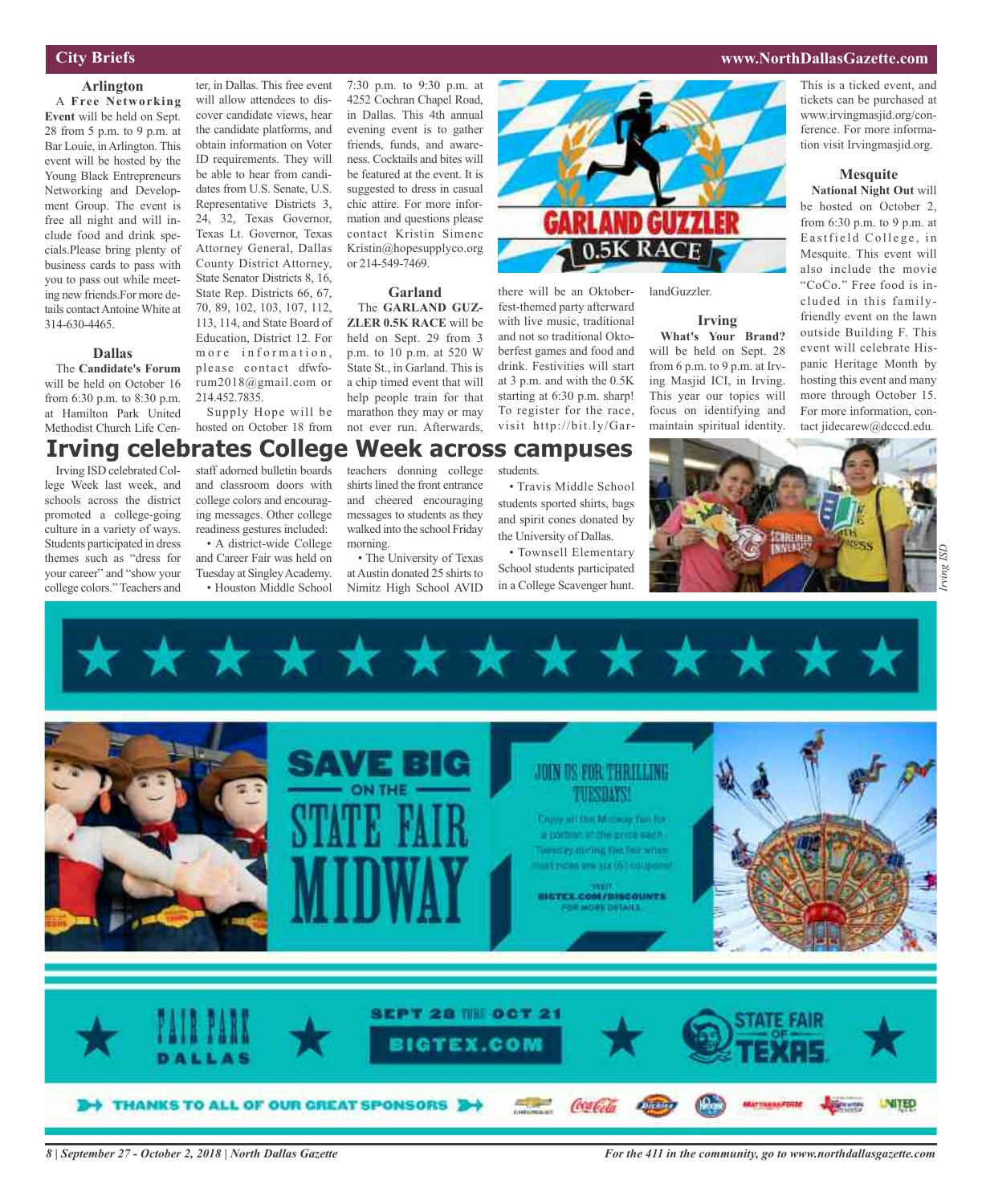# **Dallas Cowboys need to quickly find their 'go-to' on offense**

By Dwain Price *NDG* Sports

FRISCO -- For those who wish to know the results of the Dallas Cowboys' game at the Seattle Seahawks last Sunday, all that's needed is to read the results of the Cowboys' game at the Carolina Panthers three weeks ago.

Different opponent. Different side of the United States. Same results.

The same way the Cowboys' offense sputtered and was badgered during their 16-8 opening-day loss to the Panthers is the way they sputtered as they were badgered during their 24-13 loss to the Seahawks. And as was the case against the Panthers, there was plenty of blame to go around after that debacle on the Pacific Northwest.

At this juncture in the Cowboys' 1-2 season, it's difficult to pinpoint whether the main issues are quarterback Dak Prescott's passing, poor play-calling by offensive coordinator Scott Linehan, or an offensive line that is struggling profusely without injured center Travis Frederick. Perhaps all of that has led to an embarrassing offensive performance



*Cowboys' quarterback Dak Prescott might need heavenly help to get back on track (Photo: Keith Allison / Flickr)*

that has seen the Cowboys score a total of just 41 points in their three games this season.

"We've got to find exactly our go-to -- our go-to in the passing game," Prescott said. "And not necessarily I'm speaking on a player.

"I'm just speaking on our go-to concepts, our go-to beaters, or whatever it may be that we can get to and we always know that's in our back pocket that can get us some yards, get us out when we're back up to the chain, get us back on pace."

Prescott was just 19-of-34

yards per game with 23 touchdowns and just four interceptions. In the first three games this season he's completed 61.4 percent of his passes for only 166 yards per game with two touchdowns and two interceptions.

"He's certainly a part of (the problem), as are the 10 other guys (on offense) and as are every coach," coach Jason Garrett said. "We're all a part of this."

Garrett wouldn't say if Linehan's play-calling – or lack thereof-- is the problem.

"We're not going to go down that road right now," Garrett said. "I have a lot of confidence in Scott Linehan. He's been an outstanding coordinator in this league for a long time, and an outstanding coordinator for us, and he's been an outstanding play-caller for us.

"I think it would be false for me to say this is about play-calling. What we need

Running back Ezekiel El-

liott pinned the loss to the Seahawks on himself. Granted, Elliott rushed for 127 yards on just 16 carries in his best rushing performance of the season, but Elliott also committed some mind-blogging blunders that were critical in Sunday's game.

For starters, Elliott had a touchdown reception nullified because he stepped out of bounds and was (illegally) the first player to touch the ball after he got back inbounds. He also dropped a key pass and lost a fumble late in the game when the Cowboys were trying to stage a rally.

"I had terrible awareness of the sideline," Elliott said. "I've got to be better than that.

"I had a poor performance. I did well in the running game, but overall I dropped the ball. So that loss is on me."

While the Cowboys may appreciate Elliott's candor, they know all of their troubles didn't land at his footsteps.

"He does more good for us any time than bad," wide receiver Cole Beasley said of Elliott. "It's never one guy. It's a team effort.

"We just got to put it together – all of us as a unit. Then we'll be OK."

The Cowboys also have to put it together on third down. For the season the Cowboys are just 8-of-34 on third downs, and that's a recipe for disaster.

"I've got to go back and look at this game on the tape and see exactly the reasons before I try to pinpoint one specific part of our game, or our offense, on why the third downs didn't work," Prescott said. "But we've got to do better converting those third-and-short first, and then keeping ourselves in third-and-short and not necessarily third-and-long."

Another thing the Cowboys know they must convert is their fair share of deep balls. However, for some unknown reasons, the Cowboys don't throw a lot of deep balls.

**SHOP ARTS** THEATRE CENTER

down and two interceptions against the Seahawks. He also was harassed all day by the Seattle defenders, who sacked him five times. "It starts up front protecting No. 4 (Prescott), and then executing," right guard

to do is get better on offense."

NINA SIMONE IS...

## MACC, continued from Page 6

county government supported the church to make the project possible.

One of the commitments the church made was to stay within the community. They had the option to go out into the suburbs and buy a piece of land to place their new building and call it home. The church stated this did not reflect their desire.

MACC has a threefold purpose as a congregation: Connecting to God. Connecting to one another as members of a common body, and connecting to the community.

"This is important to the community because as a

**Enter to Win!**

**Ticket Giveaway**

church we are seeking to connect to God, the church and the community," Ross said. "We want our church to not only be a place where we wordship, but also be a resource area where people can come in, learn more and utilize the facilities for community events.

for 168 yards, one touch-

Zack Martin said. "We've got to do a better job giving him time to let routes develop, to get the ball downfield and we just haven't

During Prescott' rookie season in 2016, he completed 67.8 percent of his passes for an average of 229

done that this year."



*Rendering of the future building. (Courtesy photo by : Marsalis Avenue Church of Christ.)*



Bishop Arts Theatre Center 215 S. Tyler Street, Dallas TX 75208 (214) 948-0716

*NDG Entertainment Ticket Giveaway!!! Visit us on Facebook to win tickets to the the hottest events in Dallas/Fort Worth!!!!*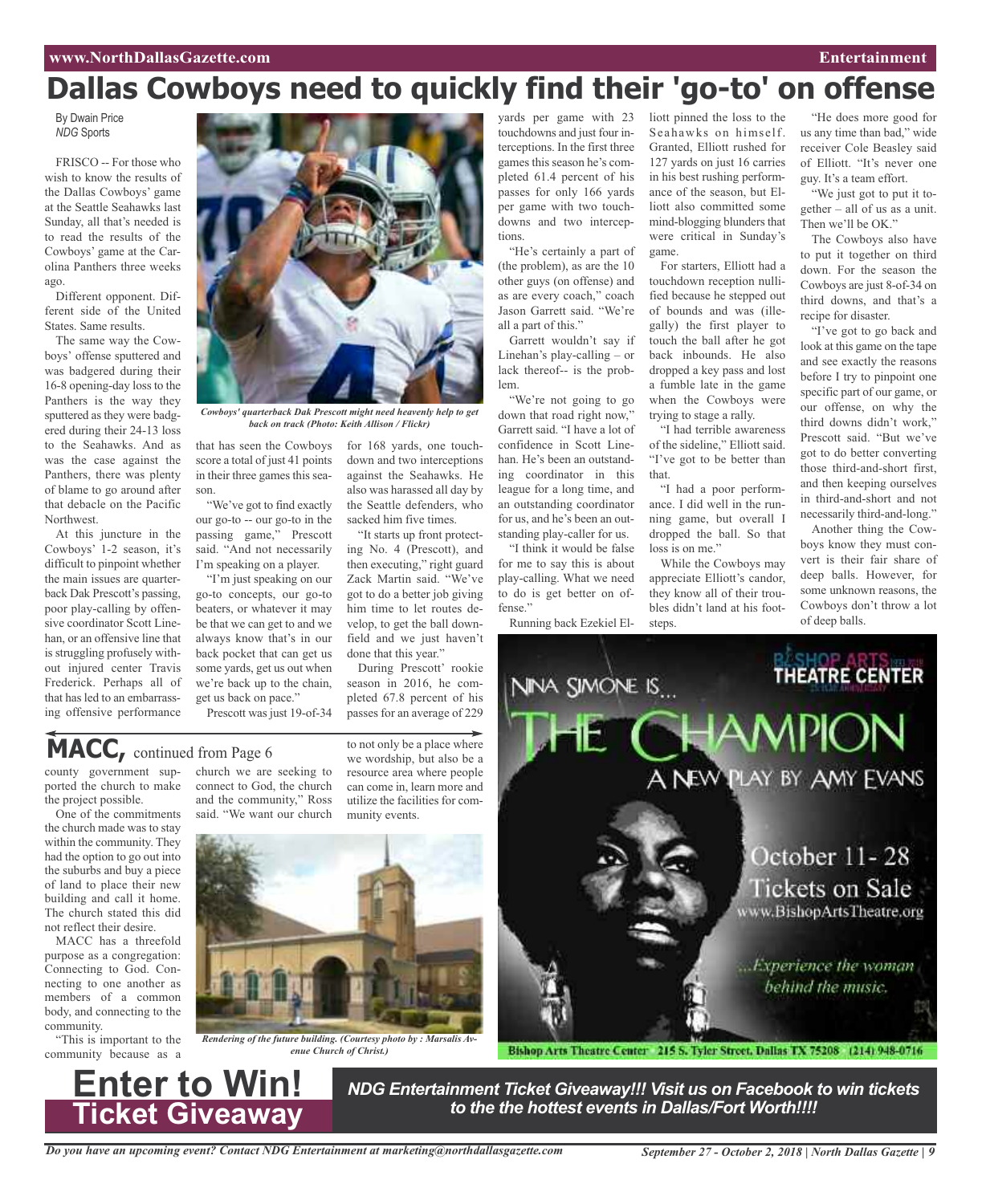# **New Thomas Jefferson exhibit in Dallas explores the slavery paradox**

#### By Rachel Hawkins *NDG* Staff Writer

American history, especially African American history, is an intriguing yet contradictory concept. The ugly story of slavery is well known, but much more remains for discovery, and Dallas is one of the first to provide a renewal examination.

Slavery at Jefferson's Monticello: Paradox of Liberty is a groundbreaking traveling exhibit on display at theAfricanAmerican Museum in Fair Park from Sept. 22 until Dec. 31. The widely acclaimed exhibition chose Dallas as it's first stop.

Over 300 objects of works of art, documents, and artifacts excavated from the plantation will be on display at the museum. There will also be a unique feature on Sally Hemings, famously known as Thomas Jefferson's slave and mother of six of his children. There is extensive debate over their controversial relationship with Jefferson.

This exhibit will also challenge how the author of the Declaration of Independ-



*The new exhibit, Slavery at Jefferson's Monticello: Paradox of Liberty, features not only hundreds of artifacts, but a list of names of the slaves held at Monticello. (Photo: Rachel Hawkins/ NDG)*

ence, Thomas Jefferson, a man who called slavery "an abominable crime" yet wrote the famous words, "all men are created equal," could also own 607 slaves over his lifetime. In the age of Jefferson, slaves were not considered citizens and were deemed to have a three-fifths value of a person for taxation purposes.

Visitors will have an opportunity to meet six slave families who lived and worked at Monticello. Their stories will delve into topics ranging from life as a slave during Jefferson's lifetime to their descendant quest for freedom.

began two years ago when Dallas City Councilmember Kevin Felder and Gayle Jessup White, Monticello's Community Engagement Officer and a descendant of Hemings and Jefferson shared a cab and discussed the idea.

The idea of the exhibit White, a descendant of Jef-"Later on we had dinner and talked about bringing the exhibition to Dallas," Felder shared during a recent media tour. "During dinner, I told her I was a close friend of Dr. Robinson, (Harry Robinson, Jr., President, and CEO of theAfricanAmerican Museum, in Dallas). I called him and told him I was sitting with Gayle Jessup

ferson, and ask 'would you be interested in bringing the exhibition to Dallas?' He said yes, and that was in July of 2016."

Felder personally felt the exhibition provides a launching point for a conversation needed throughout America in 2018.

"I'm especially excited that this accomplishment is beginning here in the City of Dallas," Felder said. "Out of all the issues we have here, I think this is timely that we have this exhibition and look at the history of slavery and the plight of African Americansthat journeyed toAmerica."

As stated in the press release, the exhibit brings individuals and families out of the shadows of chattel slavery, pulling from more than 50 years of archaeology, documentary research, and oral histories to fill in the critical human dimension missing from many resources on slavery in the United States.

According to the Jefferson Foundation's website, "Mulberry Row was the dynamic, industrial hub of Jefferson's 5,000-acre agricultural enterprise. As the principal plantation street, it was the center of work and domestic life for dozens of people free whites, free blacks, indentured servants, and enslaved people. It was populated by more than 20 dwellings, workshops, and storehouses between 1770 and the sale of Monticello in 1831."

Several items from Mulberry Row are also on dis-

play at the Dallas exhibit. Many of the items found at the plantation were personal items such as a shoe, clothing buckle, and metal buttons, and other items from coins, animal bones, and locks.

"These are items that were exhibited with the department of archeology at Monticello," Tabitha Corradi, Collections and Exhibitions Manager at Thomas Jefferson Foundation said. "These are personal items that would have come from the enslaved dwellings and buildings."

Dllis a Smithsonian Institution exhibit that will be on display at Fair Park'sAfrican American Museum of Dallas from Sep. 22-Dec. 31, 2018. Tickets are available at Eventbrite.com.



# **Football, music and comedy shows this weekend in Dallas**

By Tiffany Gilbert *NDG* Entertainment

College and pro football fans have big games to attend in person this weekend in the Dallas Fort Worth area. There will be plenty of music, both at these games and concerts around town, as well as other entertainment choices. And then of course there is the State Fair of Texas kicking off.

Swing by Fair Park on Friday morning as Big Tex welcomes fairgoers to the **2018 State Fair of Texas**. Stay tuned for more details on the different events at this year's event. In fact, you can still win tickets to the fair which runs through Oct. 21. More details on the website.

**Prairie View vs. Grambling Happy Hour and Pre-Game Party** kicks off the big weekend on Friday, Sept. 28 at the Ice Lounge from 5 p.m. to 2 a.m. Come party at the pregame party before the big game. Visit Eventbrite to reserve a table.

The **State Fair Classic** is the big game that many look forward to every year at the fair. It features the legendary HBCUs Prairie View vs. Grambling. Kickoff is at 4 p.m. at the Cotton Bowl. Not only do everyone want to see the teams play, but they are just as excited to see the bands from the schools. Congratulations to Marcelle Sisson and Roy Carter, both are winners from *NDG* for tickets to two to see the game in person.

Readers are invited to join our Facebook community for an opportunity to win tickets to upcoming events. After the game is over enjoy a post-game concert featuring **Morris Day & The Time**. The show kicks off at 8:30 p.m. on the Chevy Main Stage.

**K Michelle and Jazmine Sullivan** are performing live at the 2018 pool party and concert on Sept. 29 at 4 p.m. They promise this will be a performance to remember. More details at Dallas Southern Pride's website.

**The Miseducation of Lauryn Hill 20th Anniversary Tour** is coming to The Pavilion at Toyota Music Factory in Irving on Sept.

See FUN, Page 16

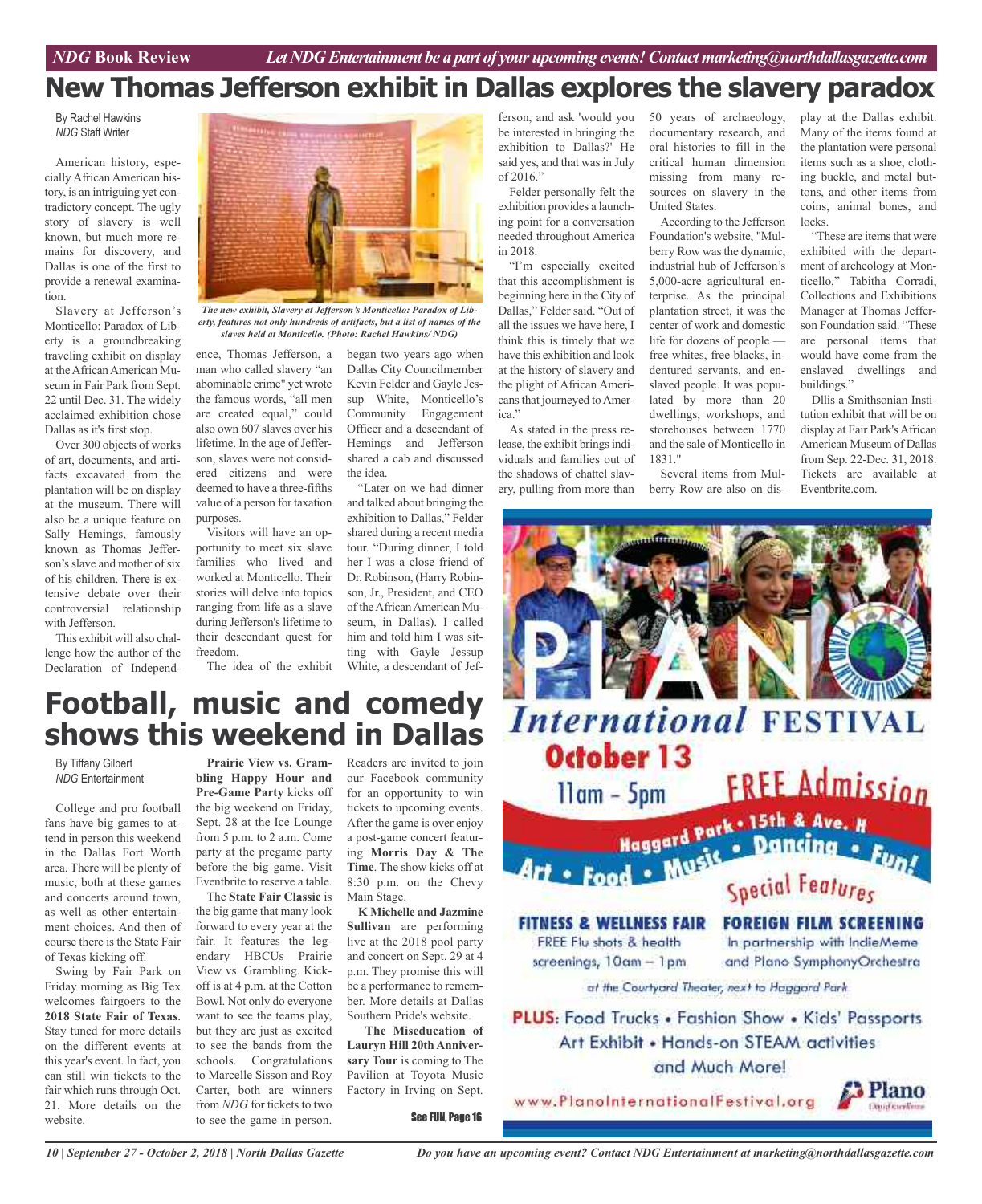#### **Market Place**

# **Government-supported race discrimination suppressing black homeownership**

(TriceEdneyWire.com) - Despite the fact that the Fair Housing Act was passed by Congress more than 50 years ago, evidence now reveals that government-supported racial discrimination in home buying remains rampant across the U.S. yet, with little legislative remedy or recourse.

This is the reason that members of the National Association of Real Estate Brokers (NAREB), a 71 year-old organization of Black real estate professionals, are pushing for Congress and policy influencers to take action after a NAREB-issued report and a panel of independent housing experts confirmed pervasive discrimination in homeownership.

"Trends leave us today with a Black homeownership rate of 41.6 percent merely the same as it was just two years after the signing of the Fair Housing Act of 1968. Yes, there are reasons," says NAREB President Jeffrey Hicks. "There has been decades of federal, state and local government supported discriminatory housing and housing finance policies, disparate lending patterns, redlining, and exploitation, resulting in unimaginable losses of wealth."

Hicks was giving opening remarks to an audience of hundreds of people assembled at a two-hour NAREB forum during the recent Congressional Black Caucus Foundation's Annual Legislative Conference (CBCF-ALC) in Washington,  $\overline{D}$   $\overline{C}$ .

"Let me be clear. We are here today assembled in this room to begin down a road to solutions identifying the key areas where policy changes can have a measurable impact and create a space for true democracy in housing allowing all people of our nation to climb up the middle class ladder to build wealth through home ownership," Hicks continued. "NAREB believes it is possible and doable."

Following Hicks' remarks, a string of policy ex-



*U. S. Rep. Gregory Meeks (D-N.Y.), member, House Financial Services Committee, assures action from a Congressional perspective. (Photo: Imagine Photography)*

perts - including U. S. Rep. Gregory Meeks - agreed that the matter is dire. Startling findings documented in the 2018 State of Housing in Black America (SHIBA) report, commissioned by NAREB, undergird their sentiments.

According to the SHIBA: The gap in homeownership between Blacks and non-Hispanic Whites remained at 30 percentage points between 2015 and 2016, with homeownership rates of 42 percent and 72 percent respectively. This 30-percentage-point gap in homeownership is the highest it has been in the new millennium. Black homeownership is more than 7 percentage points below its peak, achieved in 2004, of just under 50 percent.

In the 10 cities with the largest Black populations, segregation remains extremely high with dissimilarity rates ranging from a low of .60 in Detroit to a high of .83 in Chicago. Washington, D.C. stands at .70. The dissimilarity index measures the extent to which Blacks would have to move to different census tracts in order to achieve an even geographic distribution of households by race throughout the city. Dissimilarity indices over .60 are generally considered high.

Since the peak year of Black homeownership in 2004, Black gains have been eviscerated due largely to the failure of federal financial regulatory agencies to prohibit predatory loan products that were disproportionately peddled to affect Black consumers, as well as insensitive federal

policies that provide less assistance to Black households facing foreclosure than to non-Hispanic White homeowners.

Federal housing regulators have aggressively pursued lending practices that make access to homeownership more challenging than necessary for lower- and moderate-income and Black households.

More than twice as many of Black applicants (50 percent) applied for FHA-insured loans in 2016 compared to White applicants (23 percent). Conversely, fewer Black applicants (32 percent) sought conventional financing, half the rate of non-Hispanic White applicants (64 percent) seeking conventional financing.

Congressman Meeks (D-N.Y.), a member of the House Financial Services Committee, promised that Black homeownership viewed as a key vehicle for Black wealth - will not be continually overlooked or purposely ignored by lawmakers. If Democrats win control of the House, Meeks hinted that the continued housing crisis in the Black community will be high on the legislative agenda.

"It is still the basic and most important and probably the biggest investment that people of color will ever make in their lifetime. And those of us in Congress learned our mistakes. We're going to fix it so that this will never happen again," said Meeks, whose congressional office sponsored the Sept. 13th forum.

The release of the SHIBA report coincided with a robust panel discussion. Experts not only expressed disdain for the status quo, but also outlined their views and policies that would remedy the racial discrimination in home buying.

Keynote speaker Richard Rothstein, senior research associate at the Economic Policy Institute, pointed out how Brown v. Board of Education, in 1954, abolished segregation in elementary and secondary school systems and gave rise to the civil rights movement with its marches and sit-ins to

abolish civil rights violations in other areas of American life. He illustrated everything from buses to lunch counters to public accommodations to water fountains. "Yet, having done all this,

we've left untouched the biggest segregation of all," Rothstein said. "Today we have segregated neighborhoods all over the country and these segregated pat-

See HOME, Page 12



Fax Information To: 972-509-9058 Call: 972-432-5219 (Leave Message)

Friail: inquiries1909@gmail.com



*September 27 - October 2, 2018 | North Dallas Gazette |11*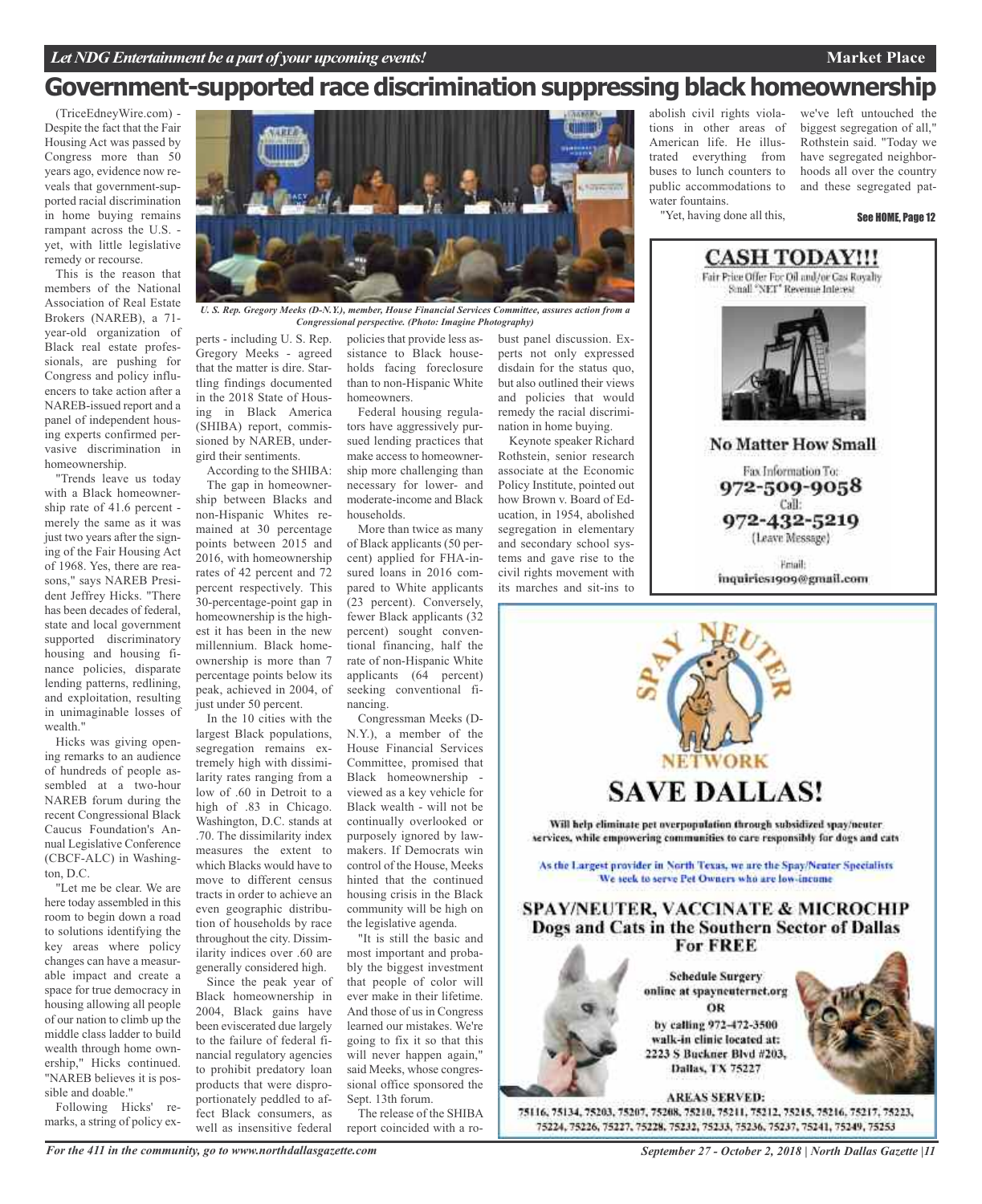### terns create the most serious homeownership. **HOME,** continued from Page <sup>11</sup>

social problems this country faces; including the achievement gaps between Black and White students, health disparities, and violence visited on African-Americans by police."

This has continued largely because people have accepted the myth that socalled "de facto" segregation is not because of government policies, Rothstein said. An example of "de facto" segregation would be White concentration in a particular school simply because the surrounding neighborhood is predominately White.

"It's a myth that - unlike all the other segregations I've described, segregation in housing wasn't created by government," he said. "And we tell ourselves that residential segregation will happen by accident; unlike the other kinds of segregations I've described."

Rothstein concluded, "There is no such thing as de facto segregation. What we have in this country is a government-sponsored, government-created system of residential segregation, the history about which we have entirely forgotten. Because we've forgotten this history, because we've forgotten this myth we feel powerless to do something about it."

The audience applauded enthusiastically when Rothstein concluded that the first step must be "to disabuse ourselves of this myth" and false historic teachings...We need to do something about that first to create the beginnings of a new civil rights movement in order to continue the unfinished work of the civil rights movement of the 20th century. Once we've done that we can begin to have the kinds of conversations that's necessary."

Roosevelt Institute Senior Fellow James H. Carr, a coauthor of the SHIBA report, illustrated, in a nutshell, how discrimination is embedded throughout the process by which most African-Americans seek

"If we've been racially discriminated against such that we don't have the wealth, then how can we all of sudden have the down payment of 15 and 20 percent? And if we don't have that down payment when we go for a loan, we then pay almost astronomical amounts of insurance and fees to compensate for the fact that we don't have the 20 percent down payment. Is that de facto or de sure? Is that disparate impact?" Carr quizzed. "Sounds like

context for this year's report is simply this: Not only

VOTE #1 on the Ballot

**BRANDON J. VANCE** 

Dallas City Council - District 4

Election Day: November 6, 2018 Early Voting: Oct 22 - Nov 2

LET US HEAR

District 4 **Better Together** 

.<br>Pol of good he Newedia 2, Yours Companys, 2004 N. W

FROM YOU!

**Send stories and suggestions to**

**editor@northdallasgazette.com**

**For advertising quote print or web**

**opportunity@northdallasgazette.com**

there's a problem. So the conclusion of sorts of the

have we not put into place remedies that are as powerful as the negative forces that have driven Blacks into this precarious financial state, but we're still having federal policies and actions that further drive us into a financial abyss."

The panel also included Lisa Rice, president and CEO National Fair Housing Alliance; Mark Alston, owner, Skyway Realty and Alston & Associates Mortgage Co., chair, Public Affairs Committee NAREB; Maurice Jourdain-Earl; managing director and cofounder ComplianceTech; and Alanna McCargo, vice president, Housing Finance Policy, Urban Institute.

Hicks concluded that

NAREB would be moving forward with a vigorous push for democracy in homeownership.

"We started this conversation by saying we do not see ourselves as just wallowing and discussing the problems and the history, but also talking about solutions, he said. He outlined three primary policy principles that "we believe we want to help push forward in this country."

They are, in part:

\* Promote homeownership as a high priority public policy with support for the mortgage interest tax deduction; creation of a taxadvantaged first-time homebuyer down payment savings vehicle; and preservation of the affordable 30 year fixed rate mortgage.

\* Create "loan level equality," or the absence of hereditary or arbitrary class distinctions; prevent biases or privileges in the mortgage origination process, and ensure consistent pricing and terms for similarly situated borrowers, with no penalties or higher prices based on neighborhoods, zip codes or census-tracts.

\* Create a federal accountability structure for the expanding non-depository lender market that will monitor their origination, pricing and lending prac-

tices to ensure practices are fair, equitable and non-discriminatory. Rothstein, also the author

of the book, "The Color of Law, a Forgotten History of How Our Government Segregated America", concluded that any successful movement must take place with the inclusion of both Blacks and Whites.

"We need allies," he said. "We can't progress in this area without a bi-racial movement, a new civil rights movement, which has always been bi-racial. And we need the bully pulpit of politicians like members of the Congressional Black Caucus."

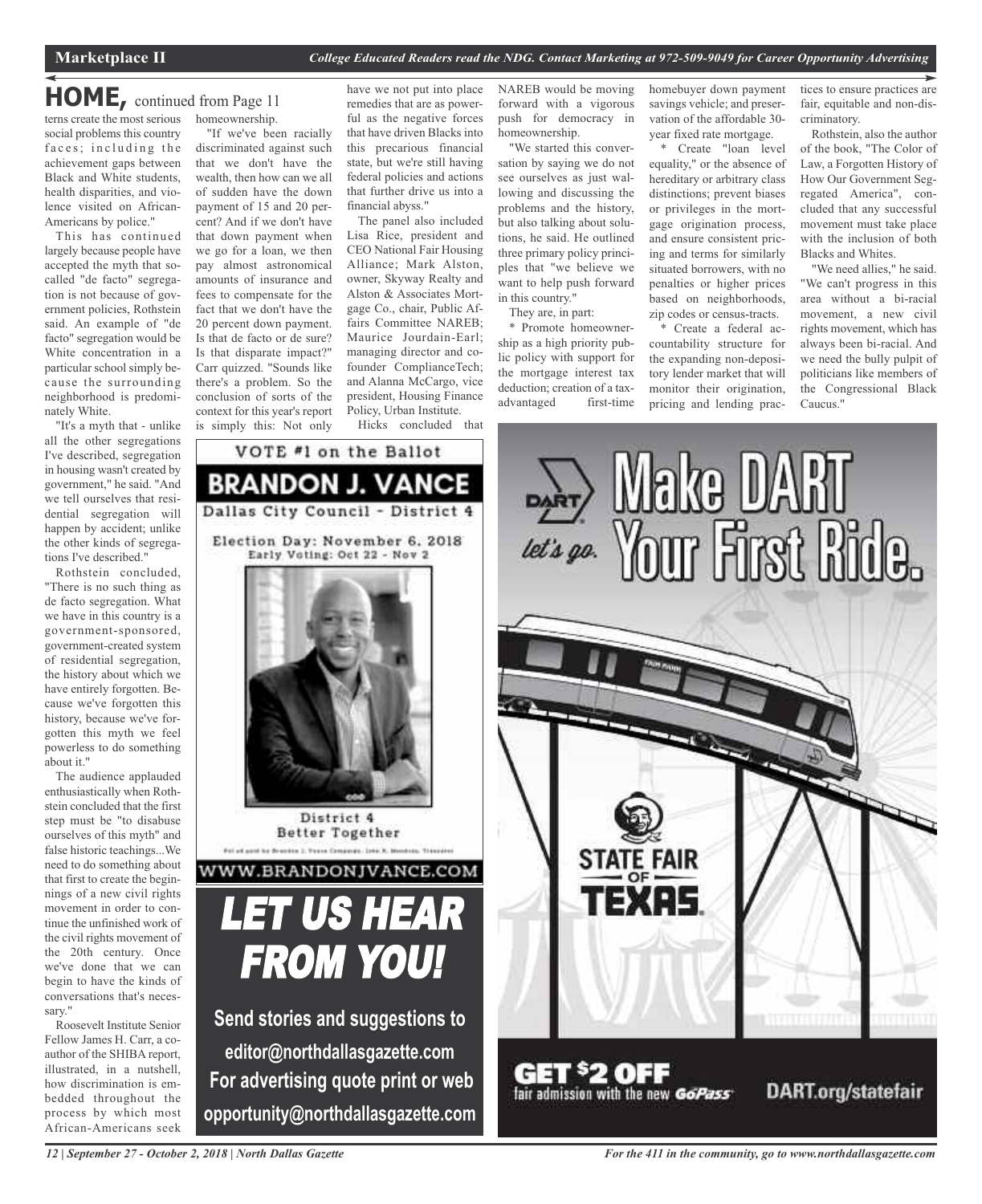# **Upcoming DFW area job fairs**

**October 17 Sales and Management Job Fair** The Dallas Job Fair - Sales and Management, will be held on October 17 starting at 6 p.m. at Hilton Garden Inn, in Irving. They have over 20 years of experience in connecting candidates with hiring managers at companies ranging from small local businesses clear on up to Fortune 500 corporations. They will welcome you with a formal executive presentation in which each company will introduce itself and the opportunities they offer. You will then be free to meet with hiring managers from each company that has attracted your interest. At the same time, you will be able to network not only with various employers, but also with other sales professionals. Be sure to dress professonal and bring plenty of resumes. For more information and to

#### **Sept. 28 Amazon Hiring Event**

The Amazon.com Hiring Event will be held on Sept. 28 to Sept. 29 from 9 a.m. to 4 p.m. at Hilton Garden Inn, in Duncanville. You must be 18 years or older and have a high school diploma or equivalent. Please plan on spending 2 hr at the event. Please bring your necessary documents with you to the event: If you are hired and accept the position, you will need to provide proof of your identity and employment eligibility as required by federal law by completing a Form I-9. Dress code is Casual. For more information please visit events.indeed.com.

#### **Sept. 28 Customer Service - Hiring Event**

The Customer Service - Hiring Event will be held on Sept. 28 from 9:30 a.m. to 2 p.m. at all Dallas EZ-PAWN Locations. This role will give you the unique opportunity to interact with our customers on a daily basis, providing assistance with sales, enjoying the give and take of coming to a mutually satisfying agreement regarding pawn items such as jewelry, electronics, musical instruments, and more. Requirements for the Customer Service Representative (Pawnbroker) role include:

High school diploma or GED

Minimum 1 year of customer service experience or retail experience

Excellent communication and interpersonal skills

Work well independently and a member of a Team

Multitask Ability to offer and describe various solutions and benefits to the customer

Able to pass a criminal background check and drug test

Knowledge of commonly pawned items, such as tools, jewelry, firearms or



electronics, a plus Adhering to all company policies, procedures, and regulations

Sales background, a plus Bilingual, a plus

For more information please visit Indeed.com

#### **Sept. 29 ICE! Exhibit Job Fair**

ICE! Exhibit Job Fair will be held on Sept. 29 from 11 a.m. to 3 p.m. at Gaylord Texan Resort & Convention Center, in Grapevine. They will be looking for an attendant lead. This position would require to help assist the manager in the daily operation of assigned events, including supervision of event operations and box office staff. Schedule staff at proper levels for each event. Monitor performance of staff and provide any necessary feedback to management. Monitor cash handling operations. Answer guest inquiries via phone, personally or electronically in a prompt, courteous manner. Direct guests to proper location with clear instructions. Assist management in hiring, training, scheduling, evaluating, counseling, disciplining, and motivating and coaching employees; and serve as a role model. To apply and to find out more information please visit jobs.marriott.com.

#### **Oct. 2 Beauty Job Fair**

The Cosmetics and Beauty Hiring Event will be held on October 2 from 11 a.m. to 7 p.m. at several locations. Macy's will be conducting on-the-spot interviews and extending job offers for open positions. Be sure to apply online before attending the event. You can learn more about the various types of employment opportunities Macy's has to offer by visiting Snagajob.com

> **October 4 Skychefs Event**

The Job Fair / Open House will be held on October 4, from 10 a.m. to 2 p.m. at 2120 West 33rd. St., in Dallas. Safety shoes preferred so they can give you a tour of the kitchen. They will be accepting Cooks • Food Preps

• First Airline Food

Equipment Handlers (Must have Class A or B CDL) • Driver Helpers

• Materials Storekeepers/Forklift Operator

• Food and Beverage Cart Assemblers

• Equipment and Sanitation Utility Workers

• Building Maintenance • Vehicle Mechanic (Diesel/Auto)

Applications can be completed upon arrival or online at www.lsg-group.com/workus/jobs/



**TISEO PAVING COMPANY** 

419 E. Hwy. 80, Mesquite, TX 75150 Tel: (972) 289-0723 Fax (972) 216-5637 www.tiseopaving.com

Performing Concrete Street Paving in the Metroplex Area We Accept Subcontracting Bids For All Public Works Projects in the Dallas Area. We Are Accepting Applications for Concrete Mixer Drivers and Heavy Equip-

ment Mechanics

**Equal Opportunity Employer** 

register online visit jobopenings.monster.com.

#### **Oct. 17 Dallas Job Fair - Sales and Management**

The Dallas Job Fair - Sales and Management will be held on October 17 starting at 6 p.m. at SharpHilton Garden Inn, in Irving. The event will focus specifically on sales, business development, marketing, Customer Service, and retail & sales management jobs, and offer you individual, face-to-face time with hiring managers from a variety of different companies.

For more information visit www.unitedcareerfairs.com.

## **Oct. 17 Dallas Career Fair - Sales, Management, Business Development**

The Dallas Career Fair-Sales, Management, Business Development will be held on Oct. 17 at 6 p.m. at Hilton Garden Inn, in Las Colinas.

You will first be offered a formal executive presentation in which each company will introduce itself and the opportunities they offer. You will then be free to meet with hiring managers from each company that has attracted your interest. At the same time, you will be able to network not only with various employers but also with other professionals.

Wear business professional attire and be sure to bring plenty of resumes.

Sprint proposes to collocate wireless communications antennas at a centerline height of 50 feet on an existing building at the approx, vicinity of 5500 Preston Road, Dallas, Dallas County, TX 75205. Public comments regarding potential effects from this site on historic properties may be submitted within 30 days from the date of this publication to: Trileaf Corp, John, j.huter@trileaf.com, 2550 S IH 35, Suite 200, Austin, TX 78704, 512-519-9388.



*The City of Irving does not discriminate on the basis of race, sex, religion, age or disability in employment or the provision of services.*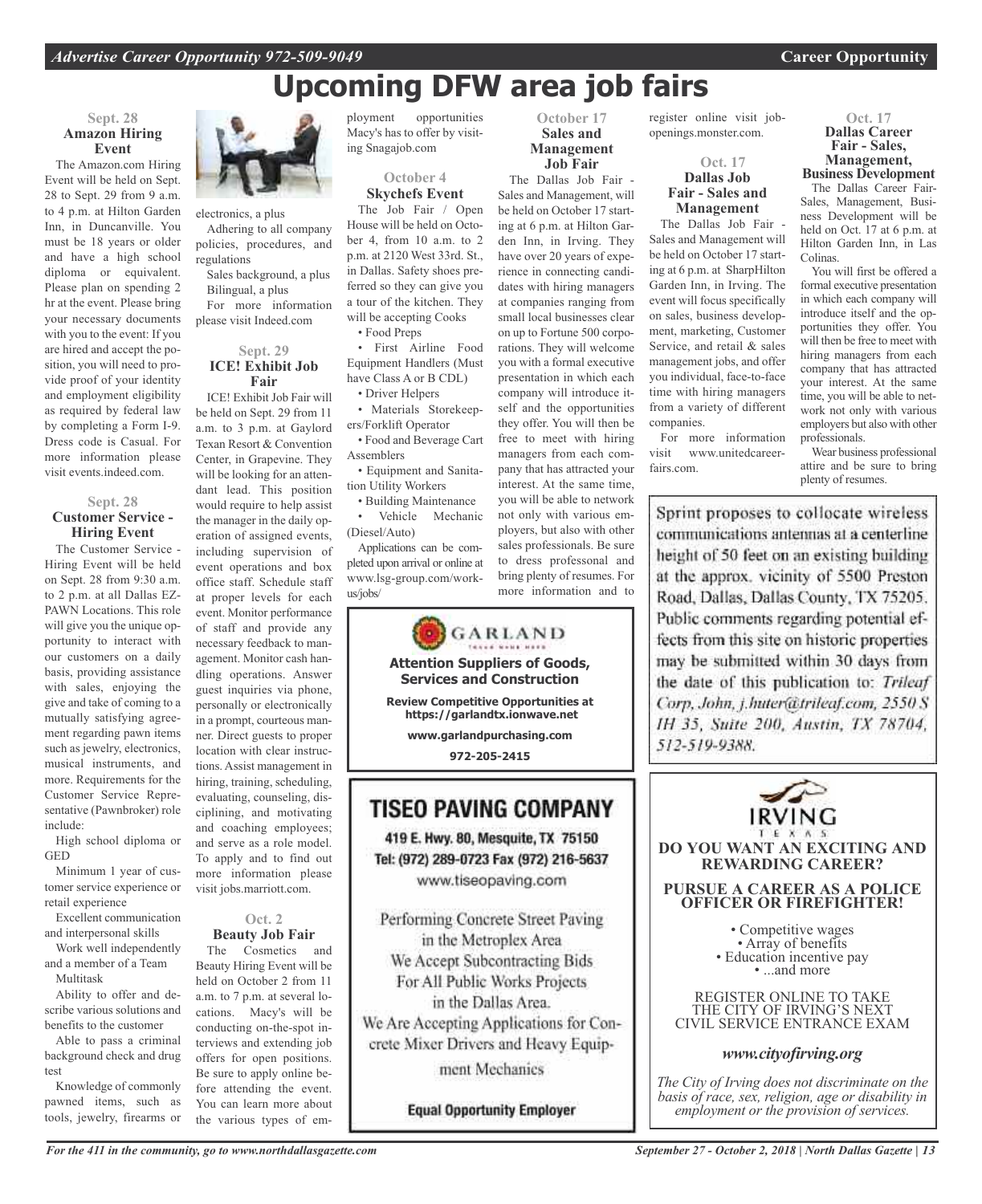#### **BETHEL BIBLE FELLOWSHIP, CARROLLTON (A PLACE TO BELONG)**

*NOTICE: Pastor Woodson serves the community by providing "Professional Therapy and Counseling Services" on a "Sliding Fee" scale. To schedule an appointment call the Pastoral Counseling Center at 972-526-4525 or email the church at www.bethelbiblefelloswhip.org*

Discover Hope and Help for daily living; and, you don't have to be a member to come. The Connect-2-Reflect (C2R) meetings are held in comfortable and relaxed homes, one in Carrollton and one in Plano, refreshments are served. Call the church for details.

**September 30, 9:45 a.m.** Join us in our quiet time "Prayer and Meditation" at 9:45 am. You will be blessed and inspired. You don't want to miss this as we celebrate service to God, our community and all mankind.

**October 3, 7 p.m.** Join us in Wednesday's Prayer and Bible Study Class with Senior Pastor Woodson, Pastor Larry Gardner, and others conducting a new book study with "Boundaries" when to say yes or how to say no by Dr. Henry Cloud and Dr. John Townsend, with supporting chapters and verses. Spiritual maturity is God's desire for you; it's Time to Grow in the Word of God.

Dr. Terrance Woodson, Senior Pastor 1944 E. Hebron Parkway Carrollton, TX 75007 972-492-4300 www.bethelbiblefellowship.org

**FELLOWSHIP CHRISTIAN CENTER CHURCH IN ALLEN "THE SHIP"**

 $\mathcal{L}_\text{max}$  , which is a set of the set of the set of the set of the set of the set of the set of the set of the set of the set of the set of the set of the set of the set of the set of the set of the set of the set of

**September 30, 9 a.m.** Join us in our Sunday

Morning Services as we praise and worship God in the Joycie Turner Fellowship Hall, followed by our Worship Services; and bring someone with you, you will be blessed. It's for God's glory and honor.

#### **October 3**

Join us in our Wednesday's 12 Noon-Day Live, Prayer and Bible Study class and/or our Wednesday Night Live, Prayer and Bible Study at 7 p.m. to learn more about God's Word. Be encouraged by God's plan for your maturity and His glory; and most of all; be prepared to grow.

Dr. W. L. Stafford, Sr., Ed. D. Senior Pastor 2450 K Avenue #300 Plano, TX 75074 972-379-3287 www.theship3c.org  $\mathcal{L}_\text{max}$  and  $\mathcal{L}_\text{max}$  and  $\mathcal{L}_\text{max}$ 

#### **INSPIRING BODY OF CHRIST CHURCH, Let's Go Fishing! MATTHEW 4:19**

**September 28, 7 p.m.** All men are invited to

Men's Ministry meeting each Friday night at 7 p.m., (IBOC promotes proactive male leadership.)

**September 30, 10 a.m.** Don't forget to invite family and friends to join us for our Morning Service as we celebrate our Lord and Savior, Jesus Christ.

#### **October 3, 7 p.m.**

You are invited to Monday School to see what God has to say to us.

Pastor Rickie Rush 7701 S Westmoreland Road Dallas, TX 75237 972-372-4262 www.Ibocchurch.org

#### **MT. OLIVE CHURCH OF PLANO (MOCOP) (Uniting the Body of Christ Among Nations)**

 $\mathcal{L}$  , and the set of the set of the set of the set of the set of the set of the set of the set of the set of the set of the set of the set of the set of the set of the set of the set of the set of the set of the set

**September 30, 10 a.m.** Join us for Morning Worship Service as we praise and worship God for His Honor and His glory. Don't forget to comeback at 7 p.m. for our Brazilian Church.

**October 3, 7 p.m.** You're invited to our Wednesday's Bible Study class; you will learn what God has to say to us. Come to be encouraged by God's plan for your spiritual growth and His glory.

Dr. Sam Fenceroy, PhD Senior Pastor and Pastor Gloria Fenceroy 300 Chisholm Place Plano, TX 75075 972-633-5511 www.mocop.org  $\mathcal{L}$  , and the set of the set of the set of the set of the set of the set of the set of the set of the set of the set of the set of the set of the set of the set of the set of the set of the set of the set of the set

#### **SHILOH MBC IN PLANO (WHERE COMMUNITY BECOMES FAMILY)**

Come and connect to God through Shiloh; grow in Christ through the study of God's Word; and Serve God through service to each other and to the world. John 12:26.

#### **September 30**

You are invited to join us for our Morning Worship Services in our 8 am and/or our 11 am Worship Services. Sunday School will

#### See CHURCH, Page 15

# **Cemetary Space Broker will make you offer on your cemetery plot**



• Inherited plot and can't sell it? • Bought plot years ago and your plans have changed? • Singles space or Side by Side spaces is okay. We will make you a "cash offer" on your cemetery plot today! If you get voice mail-leave message phone number and information on cemetery space. We will get back to you

**Call Us Today!!!!!!!! 972.432.5219**

#### **Church Happenings www.NorthDallasGazette.com**

Call Kedra

**IRS Problems?** 

## 469.449.9833

Kedra A. Flowers CPA PC www.IRSsafe.com

## **Paid Internship opportunity for writers, college students in the Dallas Area**

The *North Dallas Gazette* has an internship

position available. The goal is to provide students and aspiring writers an opportunity to gain published clips, experience and professional feedback. The position is for up



to 20 hours a week at \$8.00 per hour. Applicants must have reliable transportation.

**Send resume and writing samples to: businessoffice@northdallasgazette.com**

NDG now has a "Special Advertising Package" for churches and non-profit organizations that need to let the community know about your Special Event.

#### Opportunity You Can Measure...

#### **Church Events**

- Church Anniversary
- Pastor's Anniversary
- Women's Day
- Men's Day

#### **Non-Profit Org. Events**

- Fundraisers
- (Concerts)
- Special Events
- (Personal or Community)

# Special Rate \$199

(Black & White, per insertion) Ad size - 4.905"x 6"(Quarter Page, B&W) (NOTE: Color Ad \$75 extra per inserion) Production disclaimer - NDG ad meake-ready is not included in promotion. Layout/production of "copy ready"ad will be a nominal extra cost. E-mail ad copy to: Marketing@NorthDallasGazette.com or call our Marketing Department today! 972-509-9049

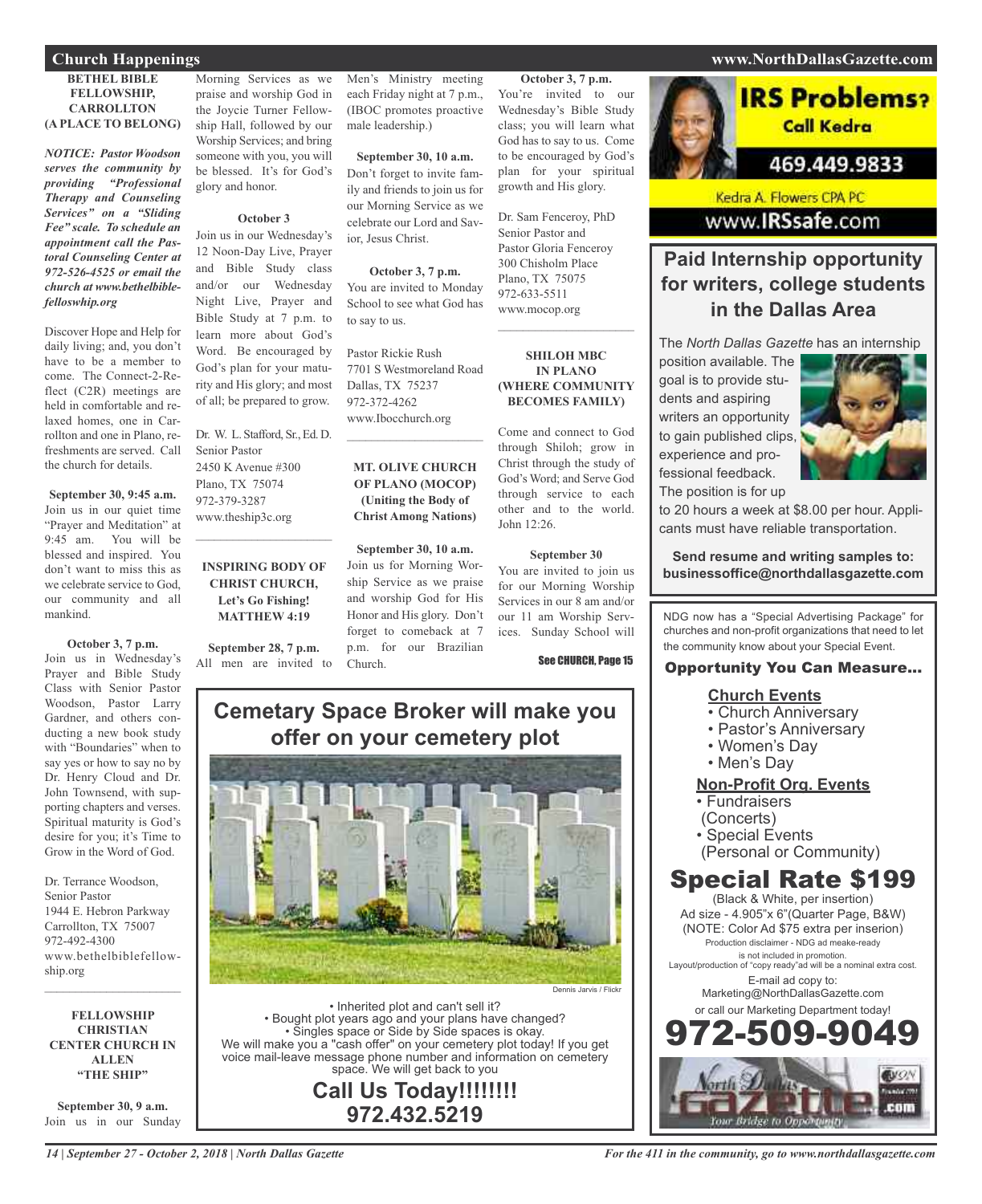# **Freedom is in forgiveness**



*Send email to: businessoffice@ northdallasgazette.com to sign up for Sister Tarpley's weekly electronic newsletter.*

*"But if you do not forgive men their sins, your Father will not forgive your sins"* (**Matthew 6:15**).

The story is told of Corrie ten Boom (1892-1983) she was born in Amsterdam and raised in the Dutch Reformed Church. When the Nazis came to power in the late 1930s, Corrie and her family hid Jews behind a false wall in Corrie's bedroom.

In 1944, Corrie's family was arrested and sent to Ravensbrück, one of the worst concentration camps in Nazi Germany. There, Corrie's entire family died. Corrie herself was scheduled for execution - but she



Word."

opportunities for motivation and growth; join us and see. Be blessed of the Lord.

Dr. Isaiah Joshua, Jr. Senior Pastor 920 E. 14th Street Plano, TX 75074 972-423-6695 www.smbcplano.org

was released shortly before the end of World War II because of a clerical error.

Corrie concluded that God had saved her for a purpose. She committed her life to preaching the good news of Jesus Christ, speaking in churches, tent meetings, and open-air rallies.

At one meeting in Germany in 1947, she taught on God's forgiveness. Afterwards, a man came up to her and introduced himself as a former Ravensbrück guard - but Corrie needed no introduction. She remembered him well.

He was notorious for his cruelty. "I've become a Christian since the war," he said. "I know God has forgiven me for the horrible things I did, but I would like to hear it from you. Could you tell me that you have forgiven me, too?" He put out his hand.

what seemed an eternity, unable to think of anything but the horrors this man had committed.

Then she remembered the words of Jesus that required her to forgive all sin. She silently prayed, "Jesus, help me!" . . . then she took the man's hand and cried out, "I forgive you, brother!" She later recalled, "I had never

Corrie stood there for known God's love as intensely as I did then." That was the defining moment in Corrie's ministry.

Over the years that followed, she took the Christian gospel to more than sixty countries around the world and changed hundreds of thousands of lives through her speaking, writing, and the motion picture, "The Hiding Place," based



*Dallas Christian College Women's Basketball Team, Brian Smith, President and Mark Worley, Vice President, taking a day off from school to help Sister Tarpley by doing yard work, making, installing and painting a new shed door and painting a patio private fence. Donations are needed for the Women's Basketball Team because they freely give their time and supplies they purchase to the Metrocrest Seniors. Donations can be made to the Dallas Christians College Women's Basketball Team at www.dallas.edu or call 1-866-495-5172.*

If we want to be used in a great way by God, we must be willing to forgive those who may be a great source a pain in our lives.

on her life.

Is there someone who needs your forgiveness today? Thank God that He is the key to your happiness,

your life, and He is the key to your future.

God is knocking, open the door to your heart. Ask God to bless your heart and guide your every thought and move.

Ask God make you a blessing to others, in the precious name of Jesus.

North Dallas Gazette takes a moment to reflect on the past with **Historical Perspectives from Sister Tarpley**

Hear what it was like growing up in <sup>a</sup> very different Dallas when Booker T. Washington was <sup>a</sup> black school. Sister Tarpley graduated frm there and went on to college and later became <sup>a</sup> city councilmember in Carrollton.

**Look for NDGTV at NorthDallasGazette.com**





www.smbcplano.org



*For the 411 in the community, go to www.northdallasgazette.com*

*September 27 - October 2, 2018 | North Dallas Gazette | 15*